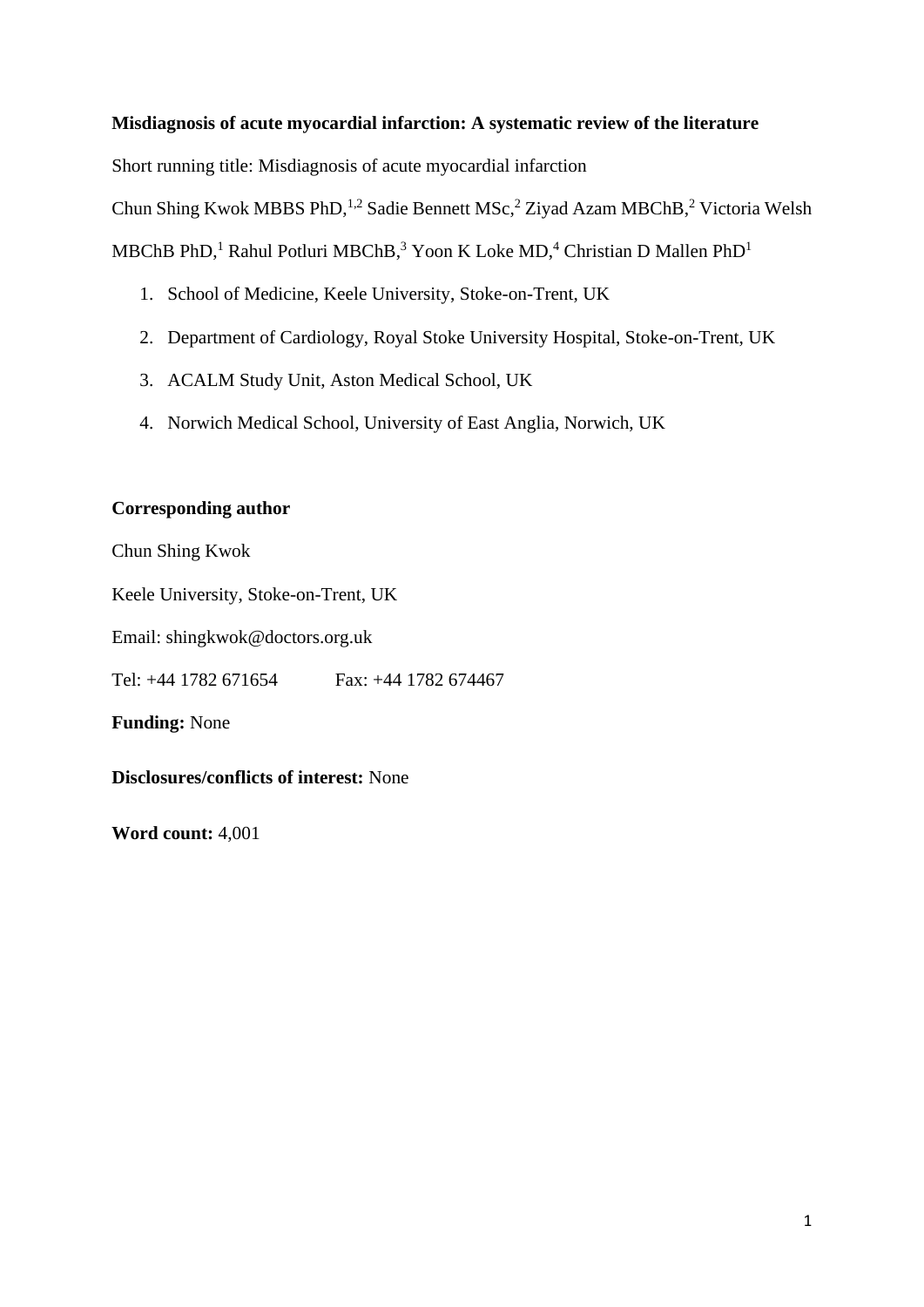### **Abstract**

Despite the availability of tests to diagnose acute myocardial infarction (AMI), cases are still missed. We systematic reviewed the literature to determine how missed AMI has been defined, the reported rates of misdiagnosed AMI, the outcomes patients with misdiagnosed AMI have, what diagnosis was initially suspected in missed AMI cases, and what factors are associated with misdiagnosed AMI. We searched MEDLINE and EMBASE in September 2020 for studies that evaluated missed AMI. Data was extracted from studies that met the inclusion criteria and the results were narratively synthesized. A total of 15 studies were included in this review. The number of patients with missed AMI in individual studies ranged from 64 to 4,707. There was no consistently used definition for misdiagnosed AMI but most studies reported rates of approximately 1-2%. Compared to AMI that was recognized, one study found no difference in mortality for misdiagnosed AMI at 30 days and 1 year. The common initial misdiagnoses that subsequently had AMI were ischemic heart disease, non-specific chest pain, gastrointestinal disease, musculoskeletal pain and arrhythmias. Reasons for missed AMI include incorrect electrocardiogram interpretation and failure to order appropriate diagnostic tests. Hospitals in rural areas and those with a low proportion of classical chest pain patients that turned out to have AMI were at greater risk of missed AMI. Misdiagnosed AMI is an unfortunate part of everyday clinical practice and better training in electrocardiogram interpretation and education about atypical presentations of AMI may reduce the number of misdiagnosed AMI.

**Keywords:** Acute myocardial infarction; misdiagnosis; prognosis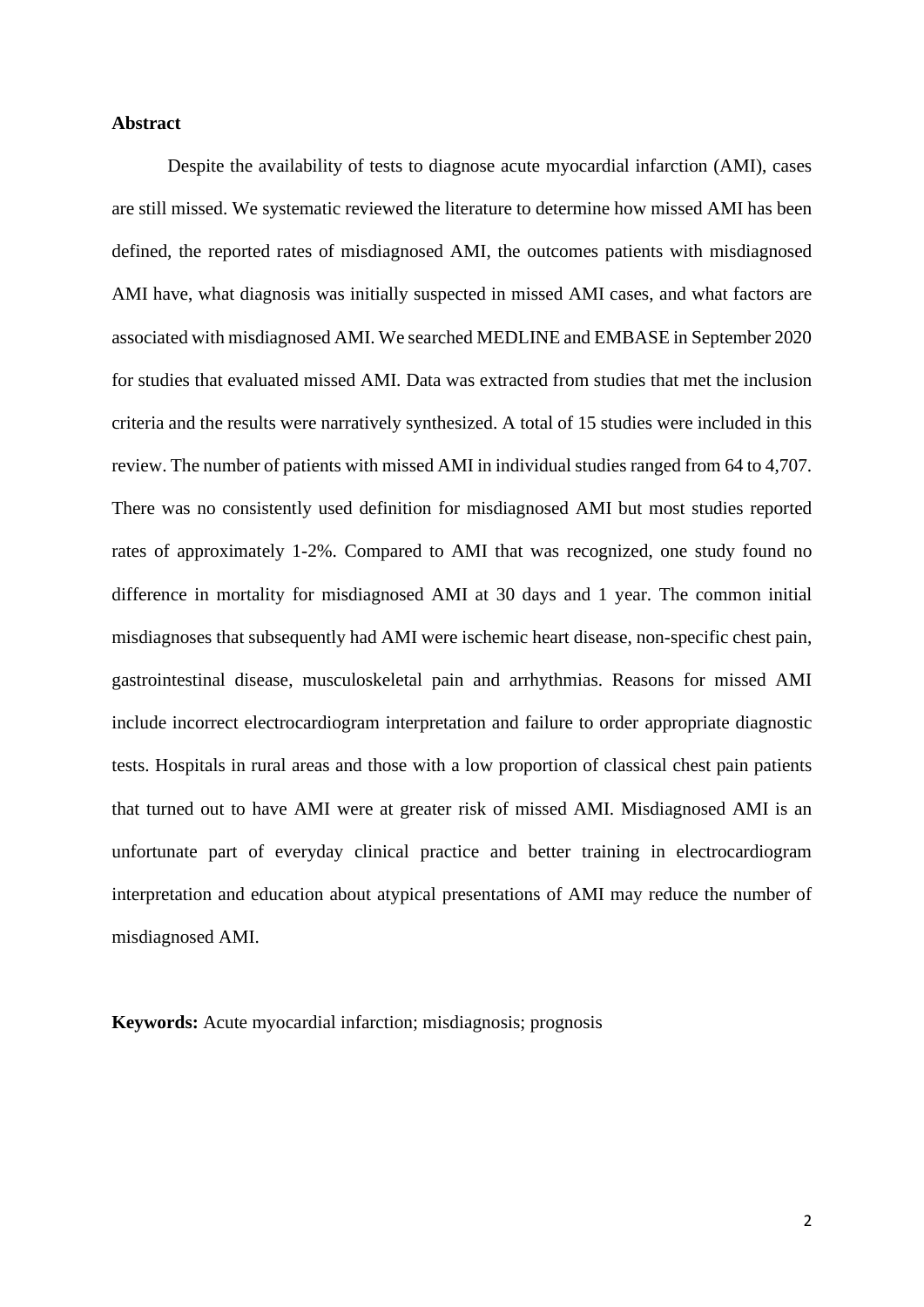#### **Introduction**

Acute myocardial infarction (AMI) is a significant global cause of adult death and disability. In the United States, there are more than 800,000 cases of myocardial infarction each year<sup>1</sup> and in the United Kingdom there are more than 100,000 hospital admission each year for AMI. <sup>2</sup> Missing cases of AMI is potentially disastrous for patients as they can have ventricular arrhythmias causing cardiac arrests or sudden death, $3$  heart failure $4$  or structural heart problems such as ventricular septal rupture, papillary muscle rupture and catastrophic ventricular free wall rupture.<sup>5</sup>

Despite current clinical practice where there are multiple investigations available for the diagnosis of AMI (such as electrocardiogram, plasma troponins, coronary imaging with or without intervention), there are still misdiagnosed AMI. This is likely because patients may not present with chest pain<sup>6</sup> and as such do not receive these tests despite their availability in emergency settings. Furthermore, patients may present to other healthcare professionals including primary care<sup>7</sup> where their symptoms may not be initially recognized and diagnostic test are less accessible.

Several studies have been conducted to evaluated misdiagnosis of AMI. These studies vary in methodology from single center reports<sup>8-11</sup> to large multicenter database studies.<sup>12-14</sup> They take place in different settings including emergency departments<sup>8,9,12,15</sup> and primary care.<sup>10,11</sup> As misdiagnosis of AMI has potential serious medicolegal consequences, there are also reports from malpractice claim reports.<sup>11,16</sup> In view of the importance of diverse literature on missed AMI we conducted a systematic review of the literature to determine how misdiagnosis of AMI has been defined, the reported rates of misdiagnosed AMI, the outcomes experienced by patients with misdiagnosed AMI, what was initially suspected in cases that were missed, and what factors are associated with misdiagnosed AMI.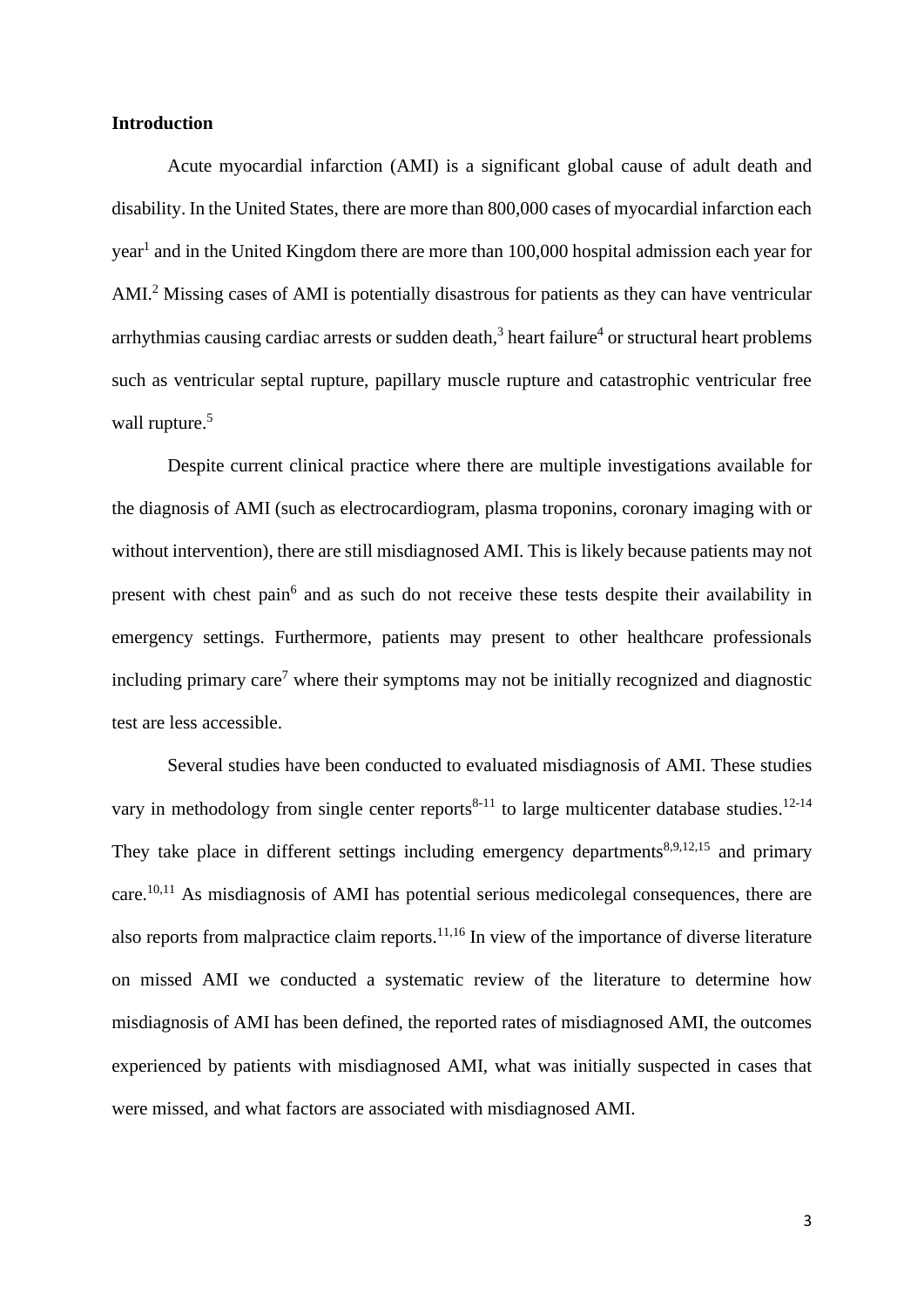### **Methods**

#### *Eligibility criteria*

We selected studies that evaluated misdiagnosis of AMI. The studies had to report one or more of the following: i) the number of misdiagnosis of AMI cases within a defined population, ii) factors that differ between misdiagnosed AMI and recognized AMI, iii) outcomes associated with misdiagnosed AMI or iv) reasons for misdiagnosed AMI. There was no restriction on the definition of misdiagnosis of AMI and it was one of the aims to determine how it was defined in the literature. Outcomes included cardiovascular events, rehospitalization and mortality. In addition to clinical studies, reports from medicolegal claims were included provided they reported the required methodology and outcomes in sufficient detail. There was no restriction based on study design, cohort type or language of the report but original data had to be presented.

# *Search strategy*

We searched MEDLINE and EMBASE using OVID with no date or language restriction in September 2020. The exact search terms were: (missed acute myocardial infarction or missed myocardial infarction or missed acute coronary syndrome) OR (Missed diagnos\* adj3 (acute myocardial infarction or myocardial infarction or acute coronary syndrome)) OR (unrecogni<sup>\*</sup> adj1 (acute myocardial infarction or myocardial infarction or acute coronary syndrome). We reviewed the bibliography of relevant studies and reviews for additional studies that met the inclusion criteria.

### *Study selection and data extraction*

Two reviewers (CSK and SB) screened all titles and abstracts retrieved from the search for studies that met the inclusion criteria. The studies that potentially met the inclusion criteria were reviewed and the final decision to include or exclude studies was made by consensus. The data extraction was carried out by CSK and checked by ZA and VW independently. Data was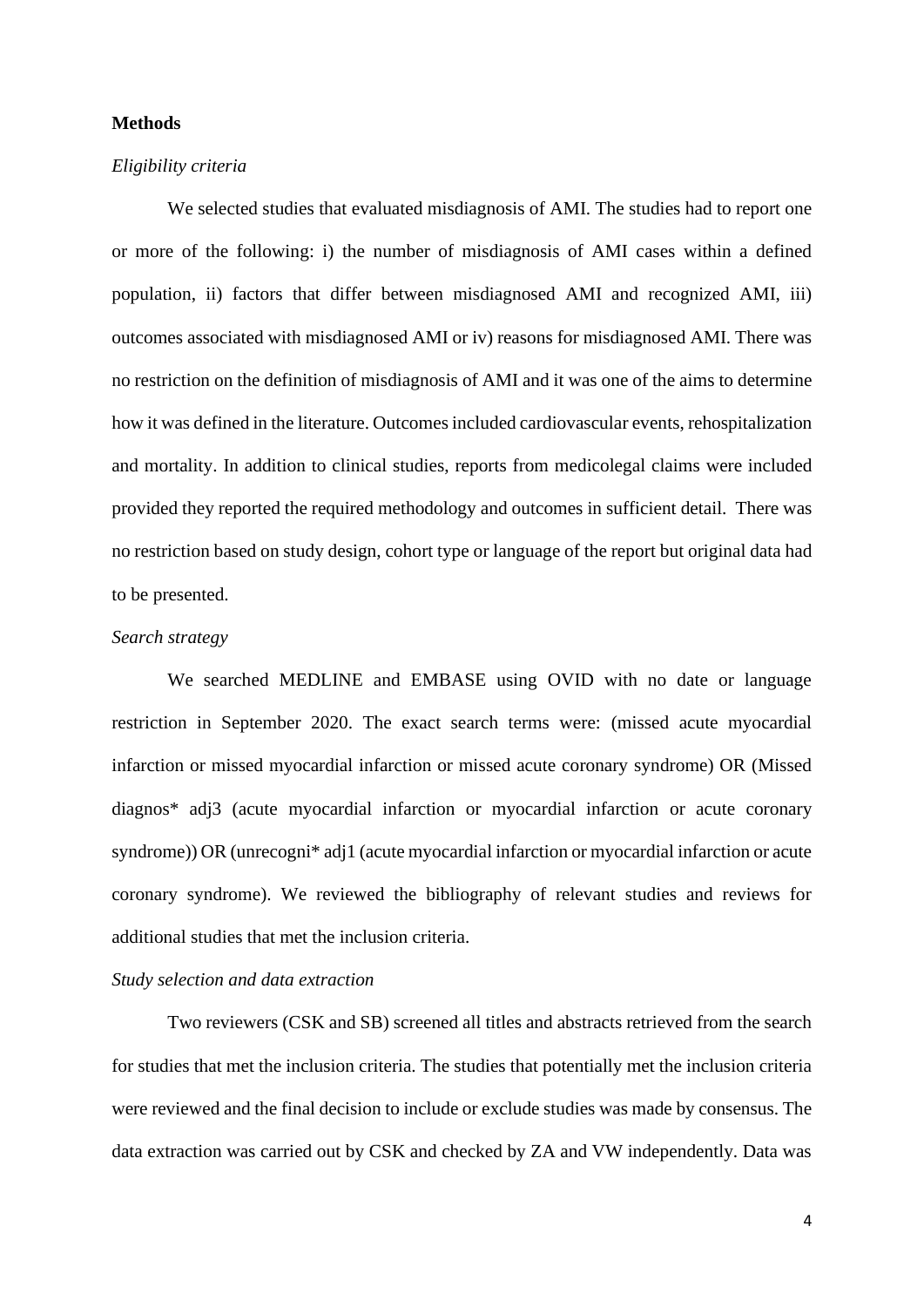collected on study design, country of study origin, year, sample size, mean age, % male, inclusion criteria, definition of missed AMI/acute coronary syndrome (ACS), rate of missed AMI/ACS, patient outcomes, initial misdiagnosis and factors associated with misdiagnosis. *Risk of bias assessment*

Methodological quality assessment of the included studies was based on the risk of bias assessment tool by Hayden et al.<sup>17</sup> This was conducted with consideration of the following: i) study design, ii) definition of AMI/ACS, iii) presence of a control group, iv) loss to follow up, v) adjustments in the statistical analysis and vi) generalizability to a contemporary AMI cohort. For the definition of AMI/ACS studies were considered high quality if they evaluated whether the cause for initial admission was potentially related to AMI. For the presence of control, patients should have been patients with AMI diagnosis that were not missed or those with chest pain. This was done by one reviewer (CSK) and checked independently by another reviewer  $(ZA)$ .

#### *Data analysis*

Data was extracted into pre-designed and piloted tables. Study findings were narratively synthesized. Considerable heterogeneity in the study methodology meant that we did not perform statistical pooling or meta-analysis.

### **Results**

#### *Description of included studies*

A total of 15 studies<sup>8-16,18-23</sup> were included in the review after excluding studies that did not meet the inclusion criteria (Figure 1).

Table 1 shows the study design, patient characteristics and inclusion criteria for the included studies. There were two prospective cohort studies, two case-control studies, ten retrospective cohort studies and one cohort study of unclear design. These studies took place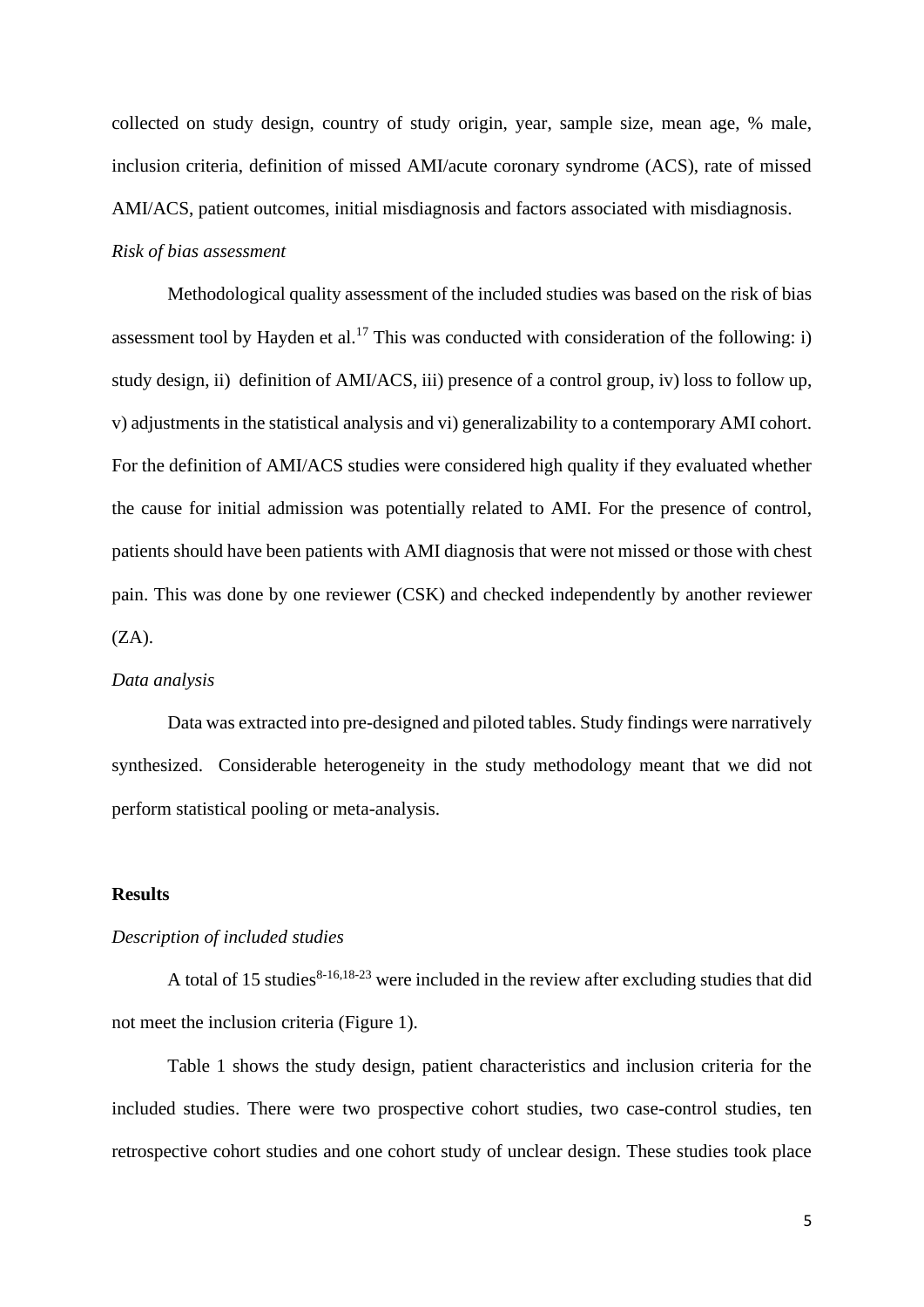in the Hong Kong, United States, Canada, Italy and Australia between 1979 and 2017. The number of patients among the included studies ranged from 64 cases of missed AMI to 4,707 cases of missed AMI out of 371,638 cases of AMI that were not missed. The mean age ranged from 47.8 years to a median of 80 years and the average proportion of patients that were male ranged from 36.1% to 70.4%.

# *Quality assessment of included studies*

The methodological quality assessment of included studies is shown in Supplementary Table 1. Two of the included studies were prospective in nature while seven studies had low risk of bias related to definitions for missed AMI and nine studies used reliable control groups. Ten studies had low risk of bias for loss to follow up or missing data and only two of the studies adjusted for confounders in their statistical analysis. Four studies analyzed data from a cohort in the last 10 years.

# *Definitions and rates for missed AMI*

Many definitions were used to define missed AMI/acute coronary syndrome (ACS). Chan et al considered whether patients had an ED diagnosis that matched the final hospital diagnosis of AMI. <sup>8</sup> Other studies considered patients with an admission with a diagnosis of AMI and whether they presented in the preceding 7 or 30 days to an emergency department for any reason or a presentation that may be consistent with myocardial ischemia.<sup>9,12-15,19,20</sup> Jaffery et al considered missed AMI as any physician encounter not necessarily ED 30 days prior to hospitalization with AMI.<sup>10</sup> Another type of missed AMI were those that were identified from malpractice claims from insurance companies as described by Pelberg et al and Sequist et al.<sup>11,18</sup> Williams et al used the criteria of failure for STEMI patients to receive reperfusion therapy within 4 hours<sup>22</sup> while Singer et al considered the patients classified as low risk based on predictions tools who eventually had a final diagnosis of AMI as missed AMI.<sup>21</sup>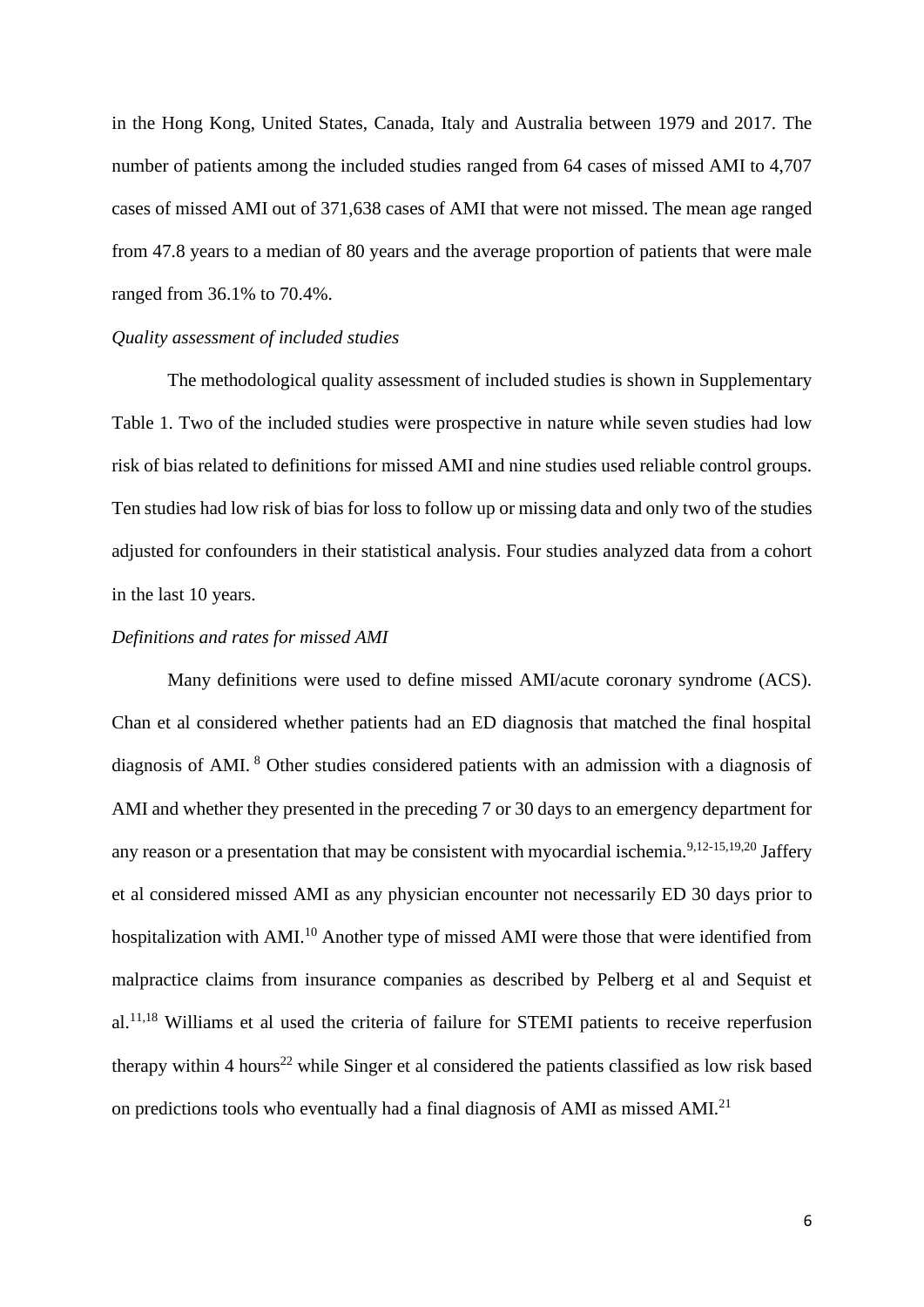The rate of missed AMI varied considerably across the studies. The rates of missed AMI were as high as  $27.0\%$  in the small retrospective study in Hong Kong by Chan et al<sup>8</sup> but as low as 0% in the prospective study of 1,116 patients in Canada by Scheuermeyer et al.<sup>19</sup> Several studies report rates that were around  $1-2\%$   $^{12,13,15,20,23}$  including 1.3% reported by the largest study of over 300,000 Medicare patients by Wilson et al.<sup>14</sup>

# *Outcomes associated with missed AMI*

Mortality with missed AMI was not higher than that reported in the control arm for several studies.<sup>9,12,13</sup> However, other studies suggest high mortality rates for patients with missed AMI (Wilson et al 24.0%, McCarthy et al 25.0%, Rusnak et al 81.5%). The only adjusted estimate for mortality found no difference at 30 days and 1 year.<sup>13</sup> Chan et al reported greater angina (20.9% vs 14.7%), recurrent non-fatal myocardial infarction (4.7% vs 3.4%), heart block (23.3% vs 14.7%) and heart failure (46.5% vs 40.5%). Readmission rates are also high for missed AMI; McCarthy et al found that 95.0% were readmitted and Wilson et al. found that 24% were readmitted within 30-days. The financial implications of missed AMI are also significant; even in the oldest studies from 1989 indemnity payments from malpractice occurred in 36.0% of cases which were up to  $$500,000<sup>18</sup>$  and the average insurance loss was £113,806.<sup>16</sup>

#### *Initial misdiagnosis for missed AMI*

Table 4 shows the initial diagnosis for patients who later went on to have a missed AMI. The common initial diagnoses included non-AMI ischemic heart disease, non-specific chest pain, abdominal pain/esophageal reflux/gastritis/duodenitis, musculoskeletal pain and arrhythmias. Less common initial misdiagnoses were non-specific symptoms such as dizziness or vertigo, syncope, malaise and fatigue and anxiety.

# *Factors associated with missed AMI*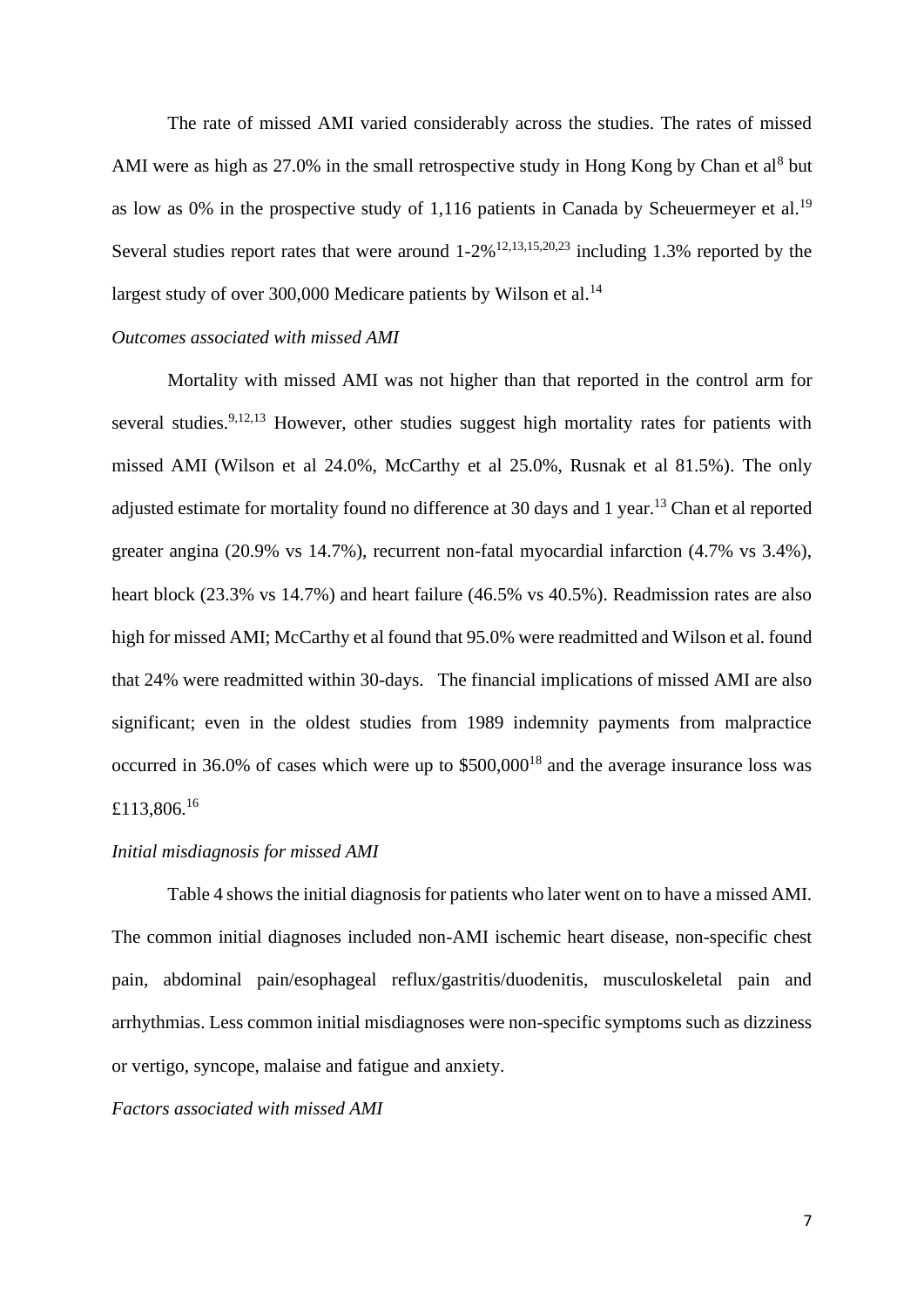Many factors have been described to be associated with missed AMI as shown in Supplementary Table 2. Sharp et al found that women (OR  $1.3$  95%CI 1.2-1.5, p<0.001) and black ethnicity (OR 1.3 95%CI 1.1-1.6, p=0.0077) patients were overrepresented among missed AMIs. McCarthy et al found that 40% of the 20 cases of missed AMI had incorrect electrocardiogram (ECG) interpretation of which five had ST-elevation and three had ST changes that were read as normal.<sup>15</sup> In the series of malpractice claims by Pelberg et al, the reason for misdiagnosis of AMI included a failure to order diagnostic tests (18.7%), misdiagnosis (14.7%) and improper management (14.7%). In the study by Sequist et al, ECG misinterpretation was significantly increased in the group with missed AMI compared to controls (27.8% vs 0%,  $p<0.001$ );<sup>11</sup> Williams et al reported that failure to identify STEMI on ECG was a major contributor to missed AMI. $^{22}$  The only study that used multivariable adjustments to determine factors associated with missed AMI found that rural hospital (OR 2.61 95%CI 1.84-3.70) and public hospitals (OR 1.33 95%CI 1.08-1.61) were associated with greater missed AMI and that the most protective hospital characteristic for missed AMI was having above a minimum level of chest pain acuity (which was defined as hospitals where greater than 1.5% of all chest pain had AMI) (OR  $0.2395\%$ CI  $0.19-0.27$ ).<sup>14</sup>

#### **Discussion**

Our review has several key findings. First, there is no consistent definition for missed AMI as most studies consider ED diagnosis compared to hospital diagnoses at a later point in time. However, patients do not always present first to ED and there may be other missed opportunities to diagnose AMI in healthcare settings such as primary care. Second, rates of missed AMI are infrequent representing in most studies 1-2% of cases in emergency departments. Third, the evidence is inconsistent regarding harm associated with missed AMI. Fourth, there are probably opportunities to reduce the number of missed AMI with better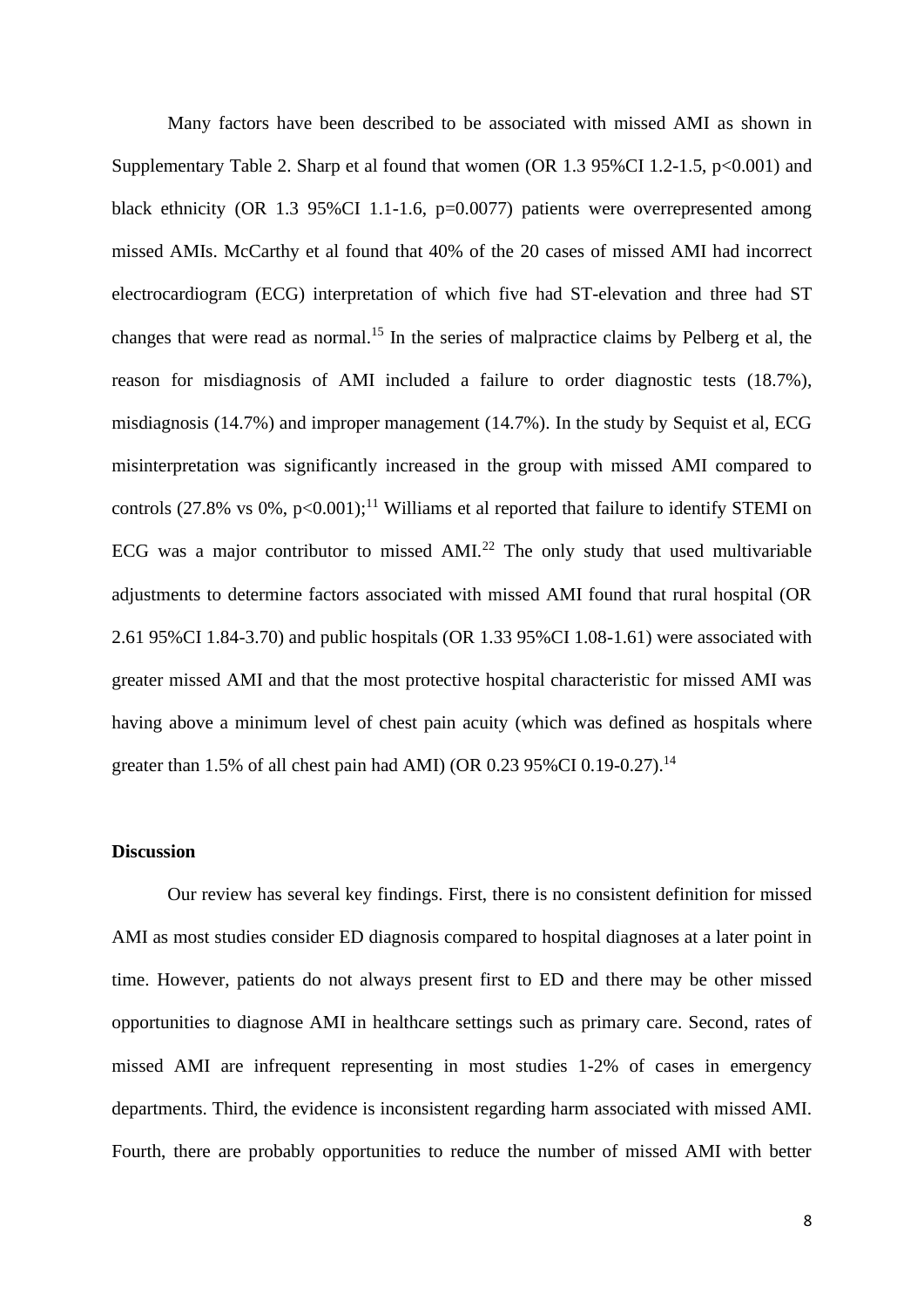education about atypical symptoms and improved training of ECG interpretation. Finally, a substantial portion of the evidence on missed AMI is not generalizable to contemporary practice because they took place more than ten years ago where current practice of early electrocardiogram, rapid access to highly sensitive troponins and emergency revascularization when needed were not widely practiced.

An important review finding is the significant methodological heterogeneity in the studies that evaluate missed AMI. One of the key issues is that there is no definition for missed AMI. Many of the included studies center the initial evaluation of patients from ED and consider missed AMI as those who are discharged from ED and subsequently are readmitted with AMI. The most interesting group of patients are those with an initial admission to ED should have been for a complaint that could be a typical or atypical feature of AMI as the initial visit may have been an opportunity to detect the AMI before it was detected at a later time as the patient may have been admitted for an unrelated reason. It should also be considered that a patient may develop AMI at any time, for example, despite negative diagnostic testing in ED, subsequent plaque rupture and AMI can occur after discharge. The other source of heterogeneity is the timing between ED discharge and evaluation of AMI readmission. Most studies use seven days as the time from ED discharge to readmission with AMI, and a few studies used 30 days. The longer the time interval between ED discharge and follow-up for AMI, the weaker the association between initial presentation and missed AMI given the potential for many precipitating factors to occur over time between ED discharge and the AMI event. Furthermore, ED may not be the first setting where patients present to healthcare professionals with AMI. There is dearth of contemporary evidence regarding the presentation of patients to primary care, missed diagnosed and subsequent missed AMI. Another important source of information about missed AMI is from the medicolegal literature. Many of the early studies identified from this review were from medical claims, and these studies reduced in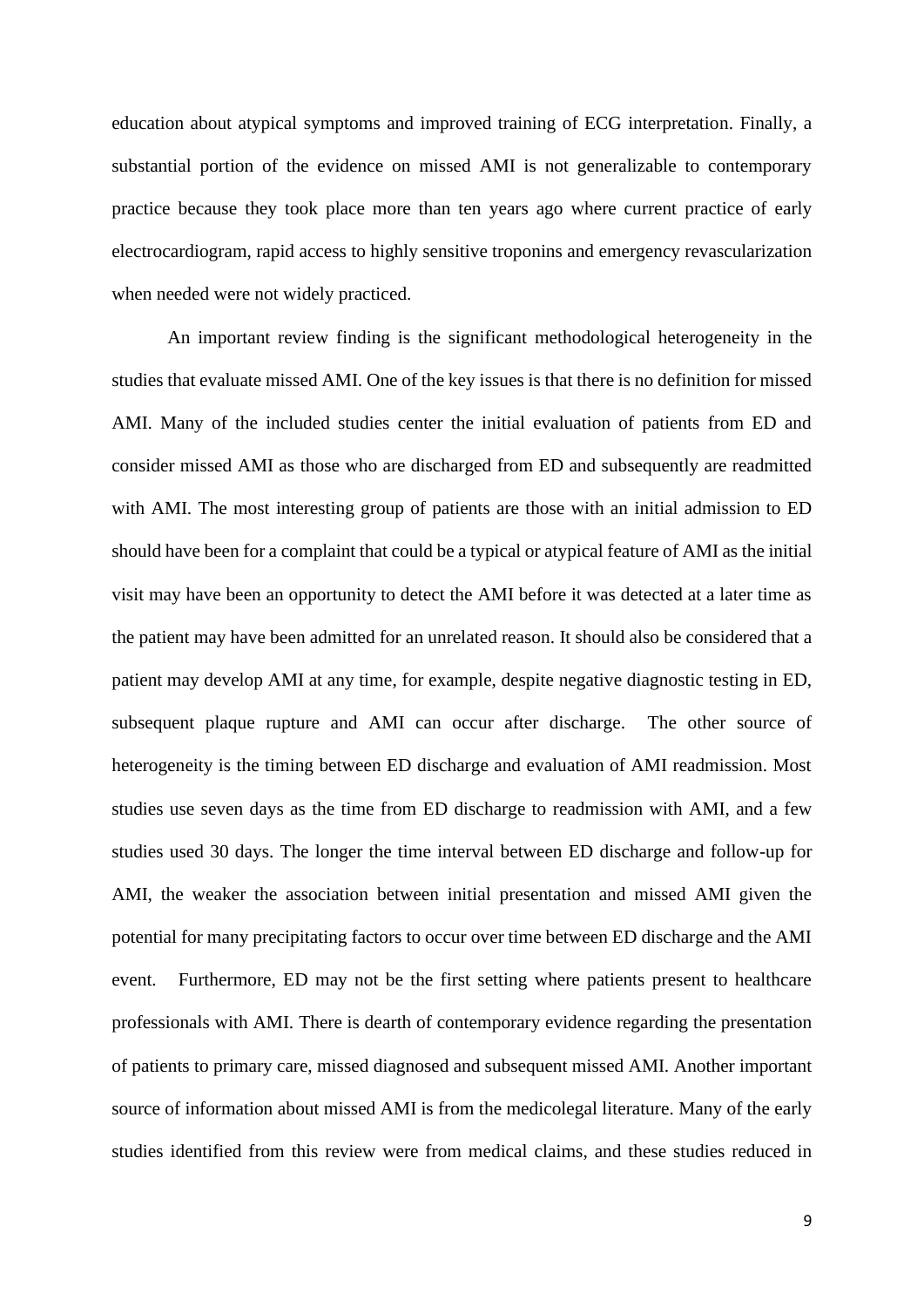frequency in the more recent published literature. This may be the case that in more recent times, there may be reluctance for hospitals to admit fault and disclose information about cases where AMI are missed and would rather settle cases out of court when there are concerns about malpractice. However, the data from these individual cases are valuable as case notes and patient care are reviewed in detail so that reasons for the clinical decisions and outcomes could be determined.

An unexpected finding of this study was the lack of consistent evidence to suggest that patients with missed AMI were associated with increased risk of harm. One reason for this relates to selection bias where only patients who survive the missed myocardial infarction can go on to be diagnosed in hospital. The ones who died from out-of-hospital cardiac arrest are not captured in the studies. We found no studies that described out-of-hospital arrests after initial review in ED or primary care. Should patients die from sudden cardiac arrest outside of hospital, the patient may not be considered as a case of missed AMI which, in most literature, is measured by rehospitalization for AMI. In the second case where patients develop heart failure, the patient may go on to present weeks or months later and the missed AMI may be undetected until the workup for the etiology for heart failure.

The care of patients with AMI has changed from the time when many of the earlier studies took place and this has major implications. The current practice of 24 hours a day seven days a week access to emergency revascularization with primary percutaneous coronary intervention and routine use of electrocardiogram and high sensitivity troponins in the assessment of chest pain has significantly improved outcomes for patients with AMI. This is reflected in the study in Vancouver, Canada which reported no cases of missed AMI.<sup>19</sup> However, not all healthcare centers that manage patients who present acutely with chest pain have access to these tests, especially rural hospitals where there may be less frequent experience with management of chest pain and AMI. As highlighted by Wilson et al which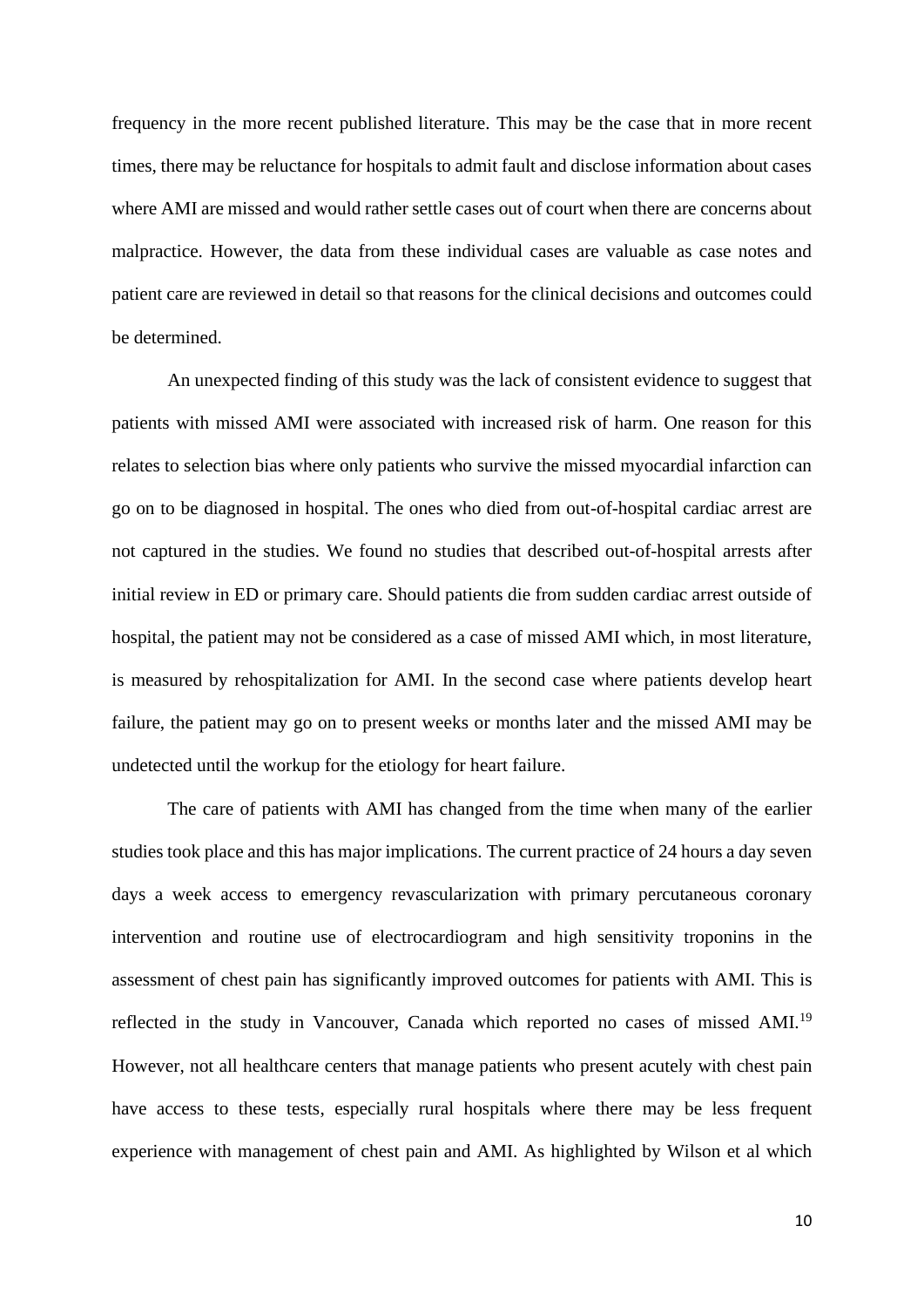used a large population of Medicare patients, the factor most associated with missed AMI was rural hospitals and the most protective hospital characteristic for missed AMI was a hospital who regularly saw patients presenting with AMI.<sup>14</sup>

The findings of this review have several clinical implications. Firstly, cases of missed AMI may be reduced with better training in ECG interpretation for junior or less experienced staff. Secondly, while we expect in contemporary practice that most patients with chest pain will have an ECG and troponin test, better education regarding the atypical or non-chest pain presentation for AMI especially in high risk groups such as women or diabetic patients may reduce the cause of missed AMI attributed to a failure to order diagnostic tests. This is particularly important in patients for whom AMI has not been excluded and diagnoses such as non-specific chest pain, esophageal reflux, gastritis/duodenitis or musculoskeletal pain have been made. Thirdly, this review highlights the need to consider missed AMI on a local organizational level, especially when this is occurring more than may be expected. Fourthly, there is a need for more data from current practice about missed AMI in order to improve patient care. Finally, missed diagnosis of AMI in patients presenting to primary care requires further investigation.

There are several limitations with this review. We were unable to statistically pool the results because there was significant methodological heterogeneity. Many of the studies are out-of-date as some took place more than 20 years ago and the population with AMI and the clinical practice in the community, emergency departments and hospital has changed. Most of the literature appears to center on ED department as the setting where AMI is missed, which does not reflect clinical practice where patients may present to primary care or directly to outpatient clinics where their AMI is missed.

In conclusion, missed AMI is an unfortunate part of clinical practice. It is challenging to understand because there is no consistent definition and it is important because it represents

11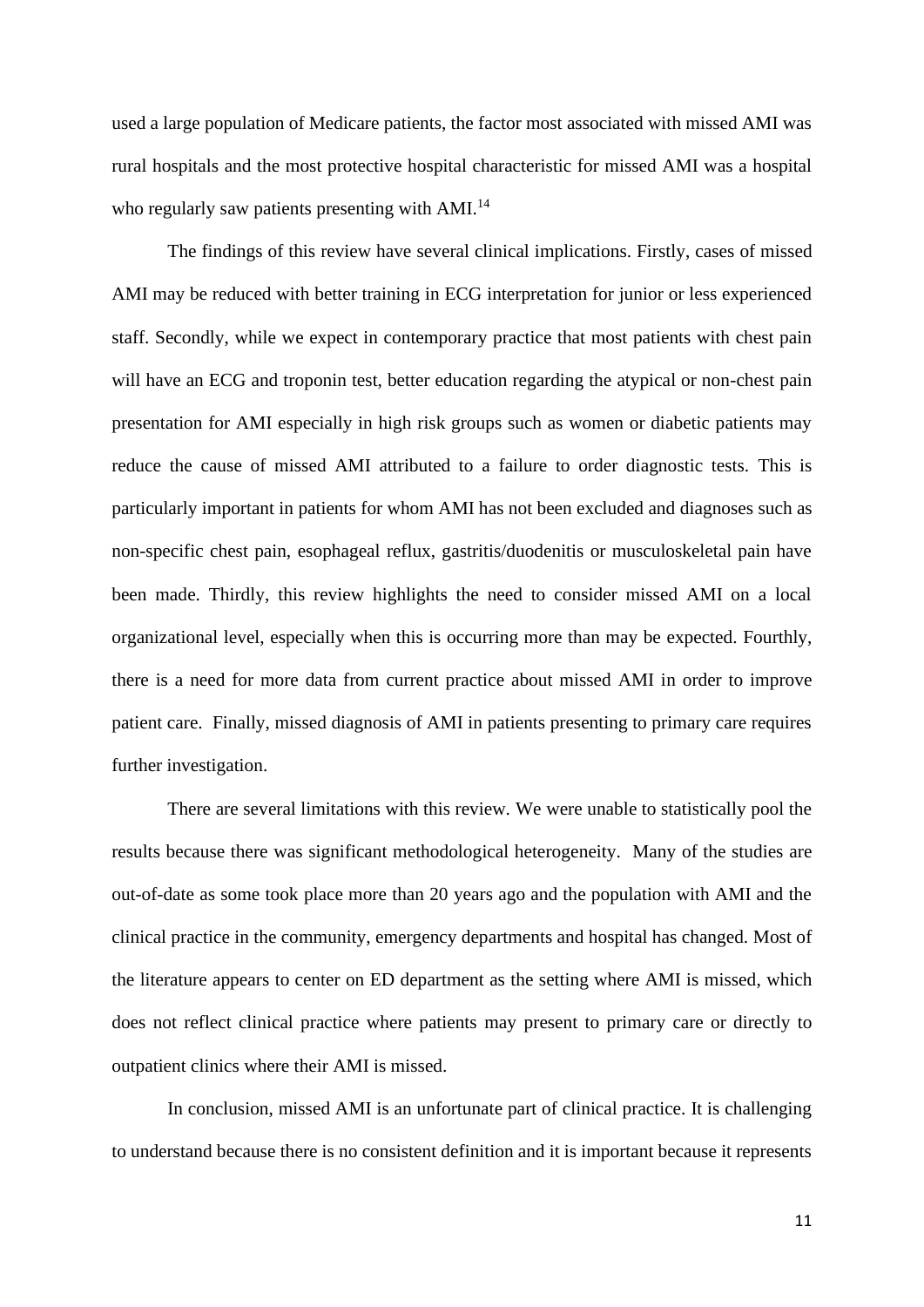a barrier to delivering good care to all patients. While much of the literature focuses on misdiagnoses in ED department, patients may also have unrecognized AMI in the primary care setting which is less well understood. Better training in ECG interpretation and education about non-chest pain or atypical presentations of AMI may reduce the number of missed AMI.

# **Acknowledgements:** None

**Contributorship:** CSK designed the study, concept and performed the search. CSK and SB screened the titles and abstracts from the search. Data extraction was carried out by CSK and checked by ZA and VW. CSK performed the analysis and wrote the first draft of the manuscript. All authors contributed to the writing of the paper.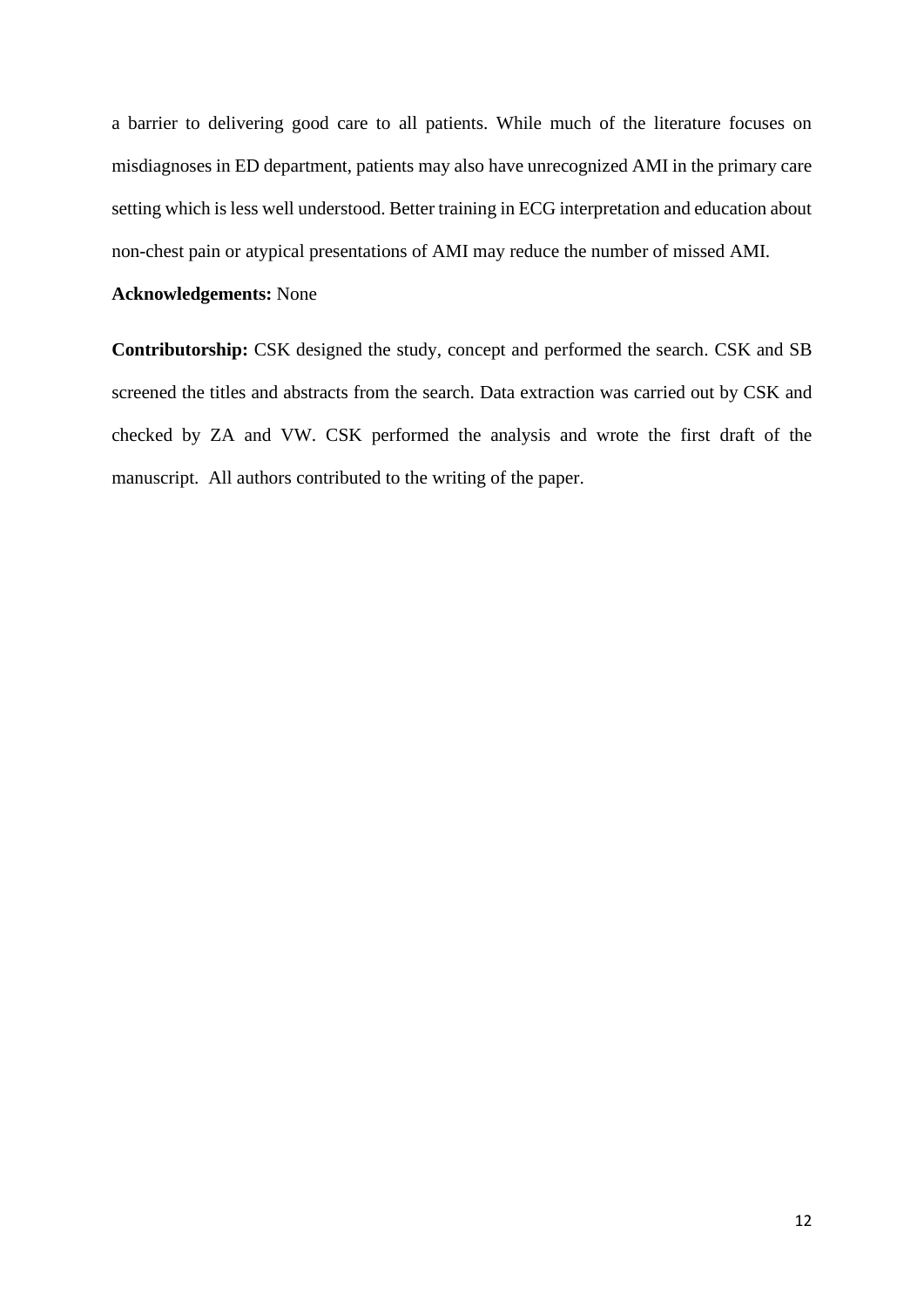# **References**

- 1. Virani SS, Alonso A, Benjamin EJ, et al. Heart Disease and Stroke Statistics–2020 Update: A Report from the American Heart Association. Circulation. 2020;141:e139 e596.
- 2. British Heart Foundation. UK Factsheet. July 2020. Available at: [https://www.bhf.org.uk/what-we-do/our-research/heart-statistics.](about:blank) Last accessed 18, October 2020.
- 3. Bhar-Amato J, Davies W, Agarwal S. Ventricular arrhythmias after acute myocardial infarction: 'The Perfect Storm' Arrhythm Electrophyiol Rev. 2017;6:134-139.
- 4. Cahill TJ, Kharbanda RK. Heart failure after myocardial infarction in the era of primary percutaneous coronary intervention: Mechanisms, incidence and identification of patients at risk. World J Cardiol 2017;9:407-415.
- 5. Durko AP, Budde RPJ, Geleijnse ML, Kappetein AP. Recognition, assessment and management of the mechanical complications of acute myocardial infarction. Heart. 2018;104:1216-1223.
- 6. Bjorck L, Nieslen S, Jernberg T, Zverkova-Sandstrom T, Giang KW, Rosengran A. Absence of chest pain and long-term mortality in patients with acute myocardial infarction. Open Heart. 2018;5:e000909.
- 7. Hoorweg BB, Willemsen RT, Cleef LE, Boogaerts T, Buntinx F, Glatz JF, Dinant GJ. Frequency of chest pain in primary care, diagnostic tests performed and final diagnoses. Heart. 2017;103:1727–1732.
- 8. Chan WK, Leung KF, Lee YF, Hung CS, Kung NS, Lau FL. Undiagnosed acute myocardial infarction in the accident and emergency department: reasons and implications. Eur J Emerg Med. 1998;5:219-224.
- 9. Chang MP, Vigen R, Sharma S, Diercks DB. Possible missed acute coronary syndrome rate in North Texas: Is there room to improve. Crit Pathways in Cardiol. 2019;18:121-124.
- 10. Jaffery Z, Hudson MP, Khanal S, Ananthasubramaniam K, Kim H, Greenbaum A, Kugelmass A, Jacobsen G, McCord J. The recognition of acute coronary ischemia in the outpatient setting. J Thromb Thrombolysis. 2009;27:18-23.
- 11. Sequist TD, Bates DW, Cook F, Lampert S, Schaefer M, Wright J, Sato L, Lee TH. Prediction of missed infarction among symptomatic outpatients without coronary heart disease. Am Heart J. 2005;149:74-81.
- 12. Moy E, Barrett M, Coffey R, Hines AL, Newman-Toker DE. Missed diagnoses of acute myocardial infarction in the emergency department: variation by patient and facilities characteristics. Diagnosis. 2015;2:29-40.
- 13. Schull MJ, Vermeulen MJ, Stukel TA. The risk of missed diagnosis of acute myocardial infarction associated with emergency department volume. Ann Emerg Med. 2006;48:647-655.
- 14. Wilson M, Welch J, Schurr J, O'Laughlin K, Cutler D. Hospital and emergency department factors associated with variations in missed diagnosis and costs for patients age 65 years or older with acute myocardial infarction who presented to emergency department. Acad Emerg Med. 2014;21:1101-1108.
- 15. McCarthy BD, Beshansky JR, D'Agostino RB, Selker HP. Missed diagnoses of acute myocardial infarction in the emergency department: results from a multicenter study. Ann Emerg Med. 1993;22:579-582.
- 16. Rusnak RA, Stair TO, Hansen K, Fastow JS. Litigation against the emergency physician: Common features in case of missed myocardial infarction. Ann Emerg Med. 1989;18:1029-1034.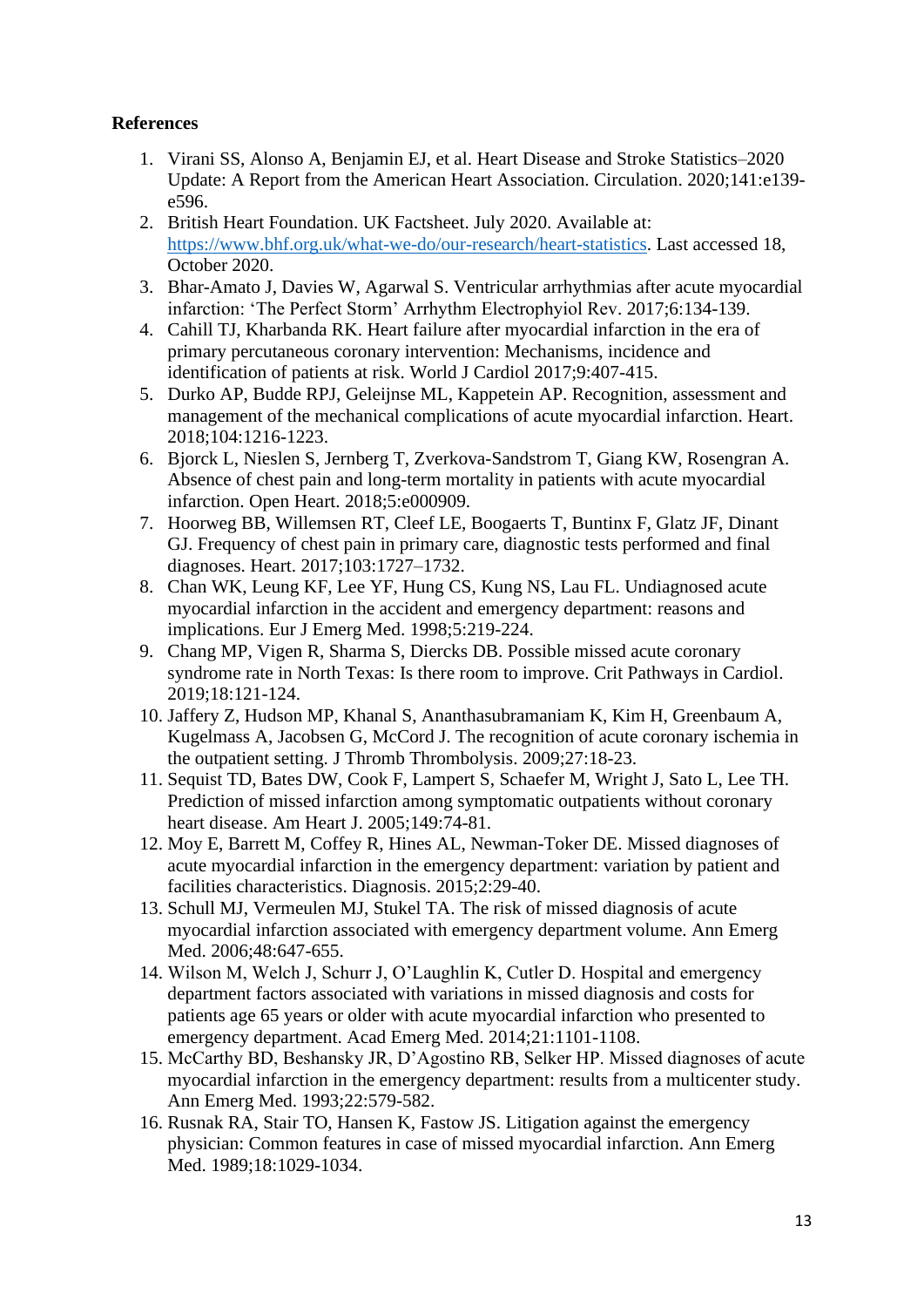- 17. Hayden JA, van der Windt DA, Cartwright JL, Cote P, Bombardier C. Assessing bias in studies of prognostic factors. Ann Intern Med. 2013;158:280-286.
- 18. Pelberg AL. Missed myocardial infarction in the emergency room. Qual Assur Util Rev. 1989;4:39-42.
- 19. Scheuermeyer RX, Innes G, Grafstein E, Kiess M, Boychuk B, Yu E, Kalla D, Christenson J. Safety and efficacy of a chest pain diagnostic algorithm with selective outpatient stress testing for emergency department patients with potential ischemic chest pain. Ann Emerg Med. 2012;59:256-264.e3.
- 20. Sharp AL, Baecker A, Nassery N, Park S, Hassoon A, Lee MS, Peterson S, Pitts S, Wang Z, Zhu Y, Newman-Toker DE. Missed acute myocardial infarction in the emergency department-standardizing measurement of misdiagnosis-related harms using the SPADE method. Diagnosis. 2020. doi: 10.1515/dx-2020-0049.
- 21. Singer AJ, Than MP, Smith S, McCullough P, Barrett TW, Birkhahn R, Reed M, THode HC, Arnold WD, Daniels LB, de Filippi C, Headden G, Peacock WF. Am J Emerg Med. 2017;35:704-709.
- 22. Williams T, Savage L, Whitehead N, Orvad H, Cummins C, Faddy S, Fletcher P, Boyle AJ, Inder KJ. IJC Heart and Vasculature. 2019;22:177-180.
- 23. Prattichizzo FA, Faletta F. Frequency and causes of missed acute myocardial infarction diagnosis. Internista. 1996;4:17-23.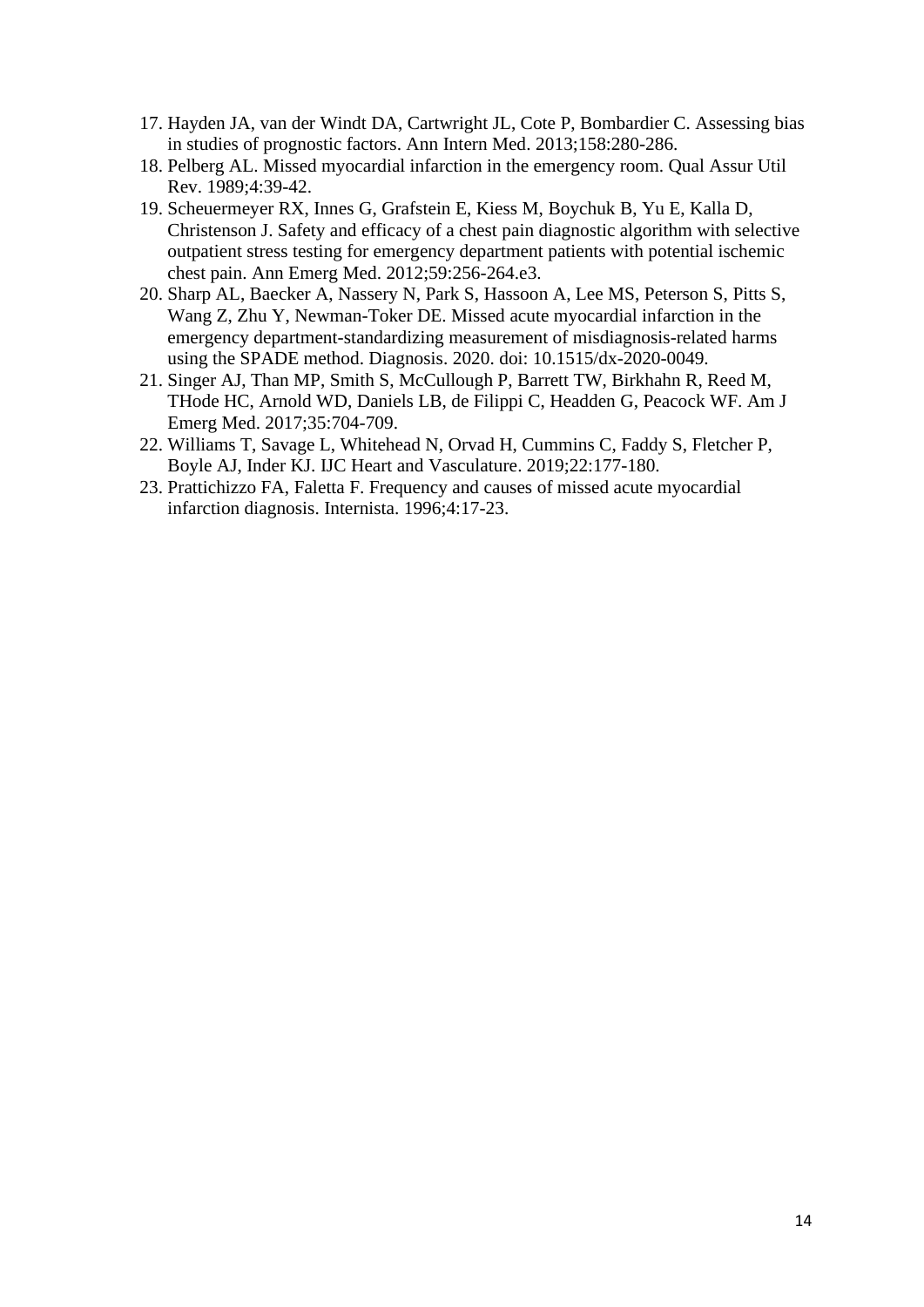| <b>Study ID</b>   | Design; Country; Year                                        | Sample size                              | <b>Mean age</b> | % male         | <b>Inclusion criteria</b>                                                                            |
|-------------------|--------------------------------------------------------------|------------------------------------------|-----------------|----------------|------------------------------------------------------------------------------------------------------|
| <b>Chan 1998</b>  | Retrospective cohort study;<br>Hong Kong; 1995.              | 43 with<br>undiagnosed AMI               | 67.2            | 70.4           | Patients admitted to the coronary care unit with<br>diagnosis of AMI.                                |
|                   |                                                              | out of 159                               |                 |                |                                                                                                      |
| <b>Chang 2019</b> | Retrospective cohort study;                                  | 766 had missed ACS                       | 64.0            | 60.1           | Patients diagnosed with acute coronary syndrome                                                      |
|                   | Dallas-Fort Worth, USA; 2009<br>to 2015.                     | at 7 days, 2,117 had<br>missed ACS at 30 |                 |                | who were seen and discharged from ED 7 and 3<br>days before visit to Dallas-Fort Worth Hospital.     |
|                   |                                                              | days out of 24,914                       |                 |                |                                                                                                      |
| Jaffery 2007      | Retrospective cohort study;                                  | 68 had encounter                         | 66.8            | 59.1           | Patients admitted with AMI to a US tertiary center                                                   |
|                   | Detroit, USA; 2004.                                          | out of 303 AMI                           |                 |                | with Health Alliance Plan medical insurance.                                                         |
| McCarthy 1993     | Post-hoc analysis of                                         | cases<br>20 missed AMI in                |                 | p              | Patients were admitted with AMI to one of six                                                        |
|                   | prospective study and case-                                  | 1050 cases                               |                 |                | New England hospitals.                                                                               |
|                   | control study; New England,                                  |                                          |                 |                |                                                                                                      |
|                   | USA; 1979-1981.                                              |                                          |                 |                |                                                                                                      |
| Moy 2015          | Retrospective cohort study; 9                                | 993 missed AMI in                        |                 | $\blacksquare$ | Patients age 18 years or older with AMI index                                                        |
|                   | states in USA; 2007.                                         | 112000 cases                             |                 |                | admission between February and December 2007.                                                        |
| Pelberg 1989      | Retrospective cohort study;<br>Pennsylvania, USA; 1977-1987. | 64 missed AMI                            | 60              | 70             | Patients in the files of the Pennsylvania Hospital<br>Insurance Company with legal action alleging a |
|                   |                                                              |                                          |                 |                | missed diagnosis of myocardial infarction in the                                                     |
|                   |                                                              |                                          |                 |                | emergency room.                                                                                      |
| Prattichizzo      | Cohort study; Italy; 1992-1994.                              | 16 missed AMI in                         |                 | $\overline{a}$ | Patients with cardiovascular diseases admitted to                                                    |
| 1996              |                                                              | 1,237 cases                              |                 |                | a Division of Internal Medicine.                                                                     |
| Rusnak 1989       | Case-control study; USA; 1981-                               | 65 undiagnosed                           |                 | $\overline{a}$ | Patients had closed medical malpractice claims                                                       |
|                   | 1985.                                                        | AMI and 65 controls                      |                 |                | against St. Paul Fire and Marine Insurance                                                           |
|                   |                                                              |                                          |                 |                | Company and Spectrum Emergency Care with a                                                           |
|                   |                                                              |                                          |                 |                | diagnosis of AMI that was missed in the                                                              |
|                   |                                                              |                                          |                 |                | emergency department.                                                                                |
| Scheuermeyer      | Prospective cohort study;                                    | 0 missed AMI out of                      | 54.7            | 60.0           | Patients in the emergency department with                                                            |
| 2012              | Vancouver, Canada; 2006.                                     | 1,116 patients                           |                 |                | potential ischemic chest pain.                                                                       |

**Table 1: Study design, patient characteristics and patient inclusion criteria**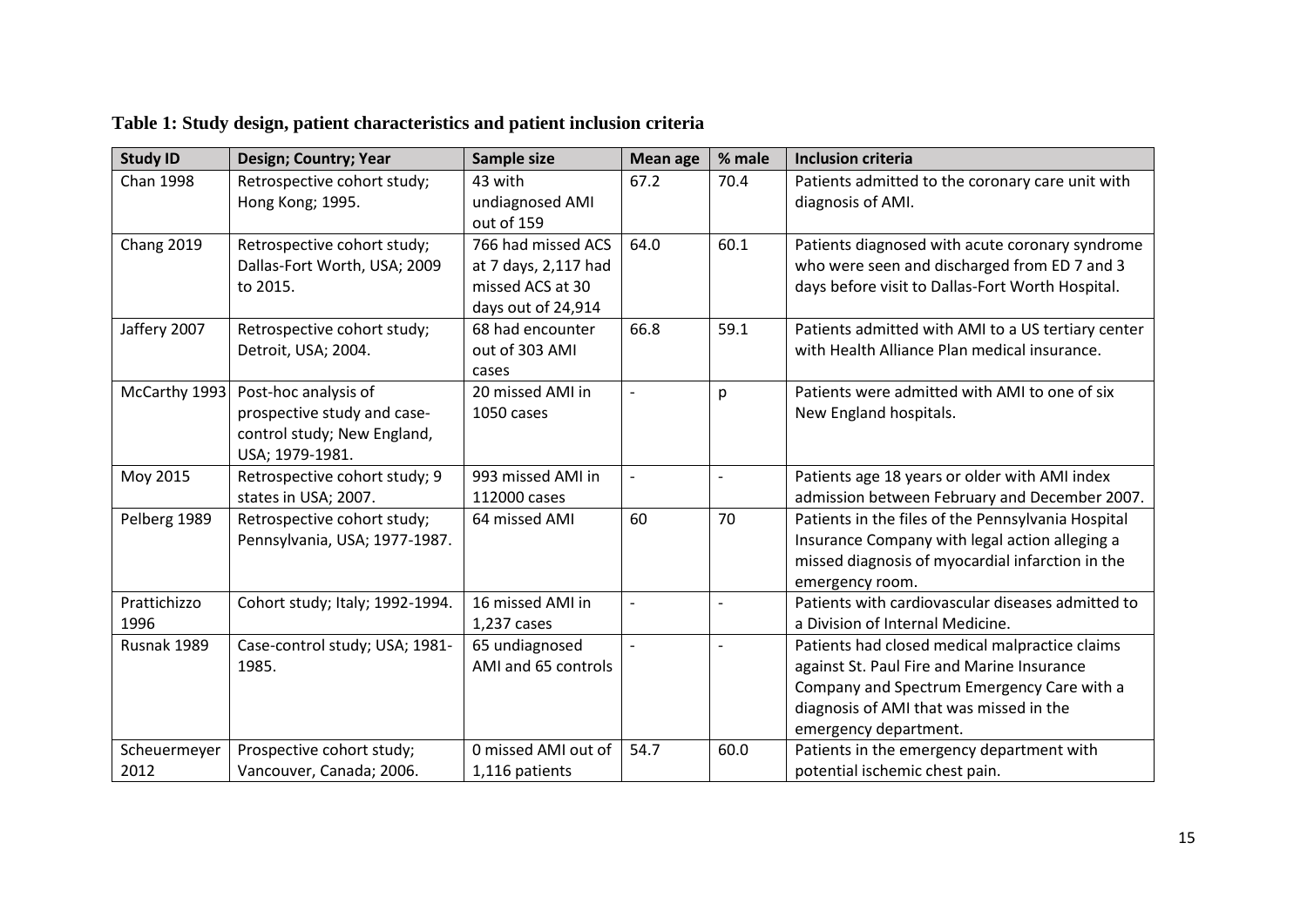| Schull 2006   | Retrospective cohort study;    | 419 missed AMI out  | 68.3   | 63.0 | Patients with AMI admitted to an Ontario           |
|---------------|--------------------------------|---------------------|--------|------|----------------------------------------------------|
|               | Ontario, Canada; 2002-2003.    | of 19,663 cases     |        |      | hospital.                                          |
| Sequist 2005  | Case-control study; USA; 1986- | 18 missed AMI out   | 47.8   | 36.1 | Patients with no previous history of coronary      |
|               | 2002.                          | of 62 cases         |        |      | heart disease presenting to primary care physician |
|               |                                |                     |        |      | practices with potential cardiac ischemia.         |
| Sharp 2020    | Retrospective cohort study;    | 2,874 had ED visit  | 68.0   | 63.3 | Patients with AMI hospitalization who were age     |
|               | USA; 2009-2017.                | within 30 days, 574 |        |      | 18 years or older with Kaiser Permanente health    |
|               |                                | were probable       |        |      | plan.                                              |
|               |                                | missed AMI out of   |        |      |                                                    |
|               |                                | 44,473 cases        |        |      |                                                    |
| Singer 2017   | Prospective cohort study; USA; | 434                 | Median | 58.0 | Patients age 21 and older with chest pain          |
|               | Unclear.                       |                     | 57     |      | presenting to one of seven emergency               |
|               |                                |                     |        |      | departments.                                       |
| Williams 2019 | Retrospective cohort study;    | 100 missed AMI out  | 64.1   | 70.0 | Patients with STEMI admitted to one of 37          |
|               | Australia; 2011-2016.          | of 1,392 STEMI.     |        |      | hospitals in the health district services in       |
|               |                                |                     |        |      | Australia.                                         |
| Wilson 2014   | Retrospective cohort study;    | 4,707 cases with ED | Median | 48.0 | Patients with age 65 years or older with AMI who   |
|               | USA; 2004-2005.                | visit within 7 days | 80     |      | presented to the emergency department.             |
|               |                                | out of 371,638      |        |      |                                                    |
|               |                                | cases of AMI.       |        |      |                                                    |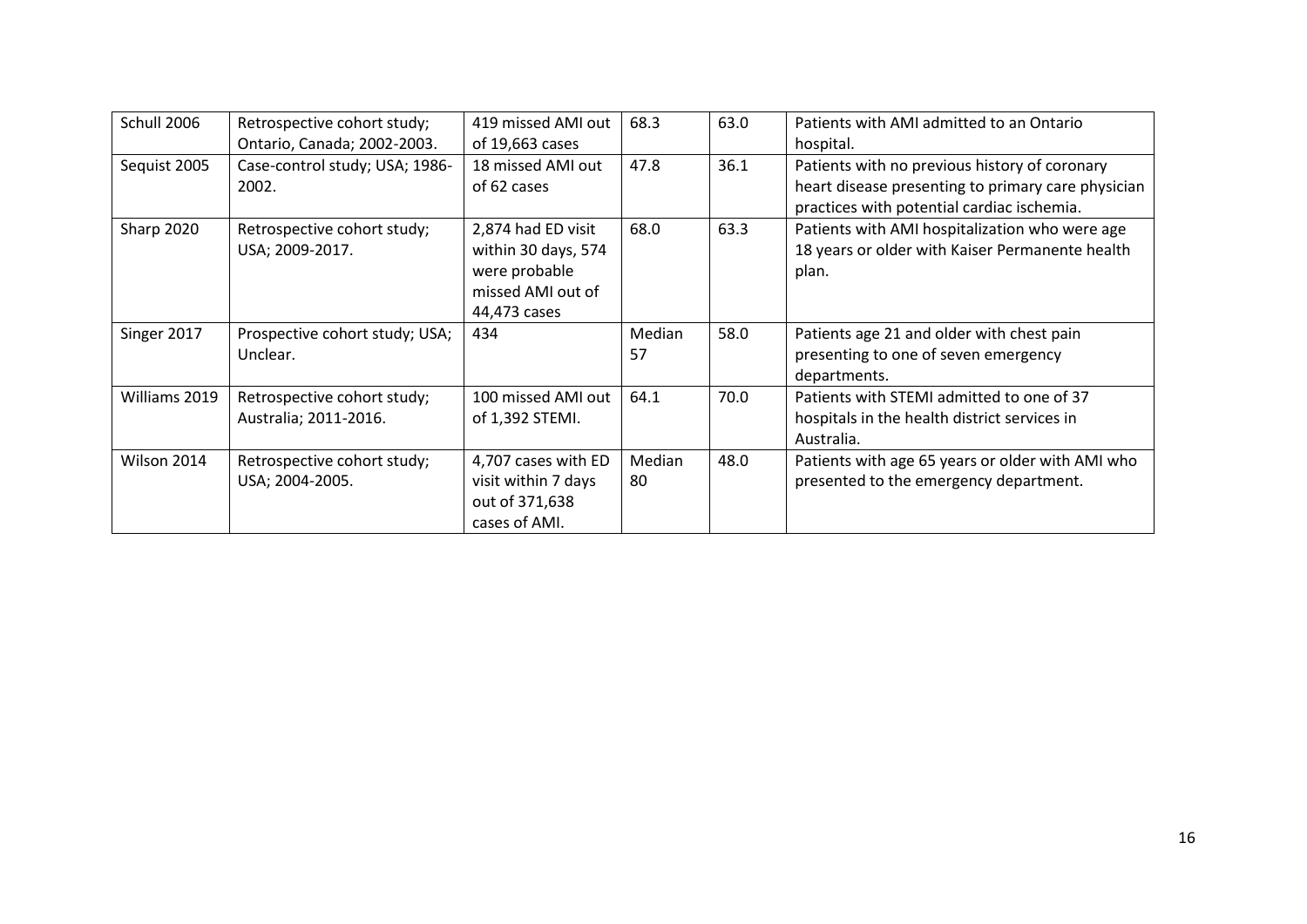| <b>Study ID</b>   | <b>Definition of missed AMI/ACS</b>                                 | <b>Rate of missed AMI/ACS</b>                          |
|-------------------|---------------------------------------------------------------------|--------------------------------------------------------|
| Chan 1998         | Patient with ED diagnosis did not match the final diagnosis of      | Missed AMI: 43/159 (27.0%)                             |
|                   | AMI.                                                                |                                                        |
| Chang 2019        | Patient with discharged 7 or 30 days from ED before an              | Missed ACS within 7 days: 766/24914 (3.2%).            |
|                   | admission with ACS diagnosis.                                       | Missed ACS within 30 days: 2117/24914 (8.8%).          |
| Jaffery 2007      | Patients with physician encounter 30 days prior to AMI.             | Physician encounter within 30 days: 68/303 (22.4%).    |
| McCarthy 1993     | Patients in the ED with chest pain or other symptoms suggestive     | Missed AMI 20/1050 (1.9%).                             |
|                   | of ischemia that were sent home and subsequently returned to        |                                                        |
|                   | hospital with AMI.                                                  |                                                        |
| Moy 2015          | Patients who visited an ED with chest pain or cardiac condition     | Missed diagnosis of AMI: 993/112000 (0.9%).            |
|                   | that were related from the ED and subsequently returned to          |                                                        |
|                   | hospital within 0 to 7 days with a principal diagnosis of AMI.      |                                                        |
| Pelberg 1989      | Patients with missed myocardial infarction that resulted in legal   | 75 cases of missed AMI.                                |
|                   | action alleging a missed diagnosis of myocardial infarction in the  |                                                        |
|                   | emergency room.                                                     |                                                        |
| Prattichizzo 1996 | Unclear definition for missed AMI.                                  | Missed AMI: 16/1237 (1.3%).                            |
| Rusnak 1989       | Patients with closed malpractice claims against St Paul Fire and    | 65 cases of missed AMI and 65 controls.                |
|                   | Marine Insurance Company and Spectrum Emergency Care Inc            |                                                        |
|                   | with at least \$1,000 spent on legal fees and claims of the failure |                                                        |
|                   | to diagnose or the improper treatment of an AMI that occurred       |                                                        |
|                   | in ED that were reported by either physicians or hospitals.         |                                                        |
| Scheuermeyer 2012 | Patients with chest pain of potential cardiac origin that were      | Missed ACS: 0/1116.                                    |
|                   | triaged either to a monitored bed or a waiting room chair who       |                                                        |
|                   | had been discharged and had acute coronary syndrome within 30       |                                                        |
|                   | days.                                                               |                                                        |
| Schull 2006       | Patient with a diagnosis of the previous visit to ED within 7 days  | Missed AMI 419/19663 (2.1%).                           |
|                   | matched a list of symptoms or illnesses and patient presented       |                                                        |
|                   | again with AMI.                                                     |                                                        |
| Sequist 2005      | Patients with missed myocardial infarction from malpractice         | 18 cases of missed AMI and 54 controls with chest pain |
|                   | claims files of the Controlled Risk Insurance Company.              | diagnosis.                                             |

**Table 2: Definition and rate of missed acute myocardial infarction/acute coronary syndrome**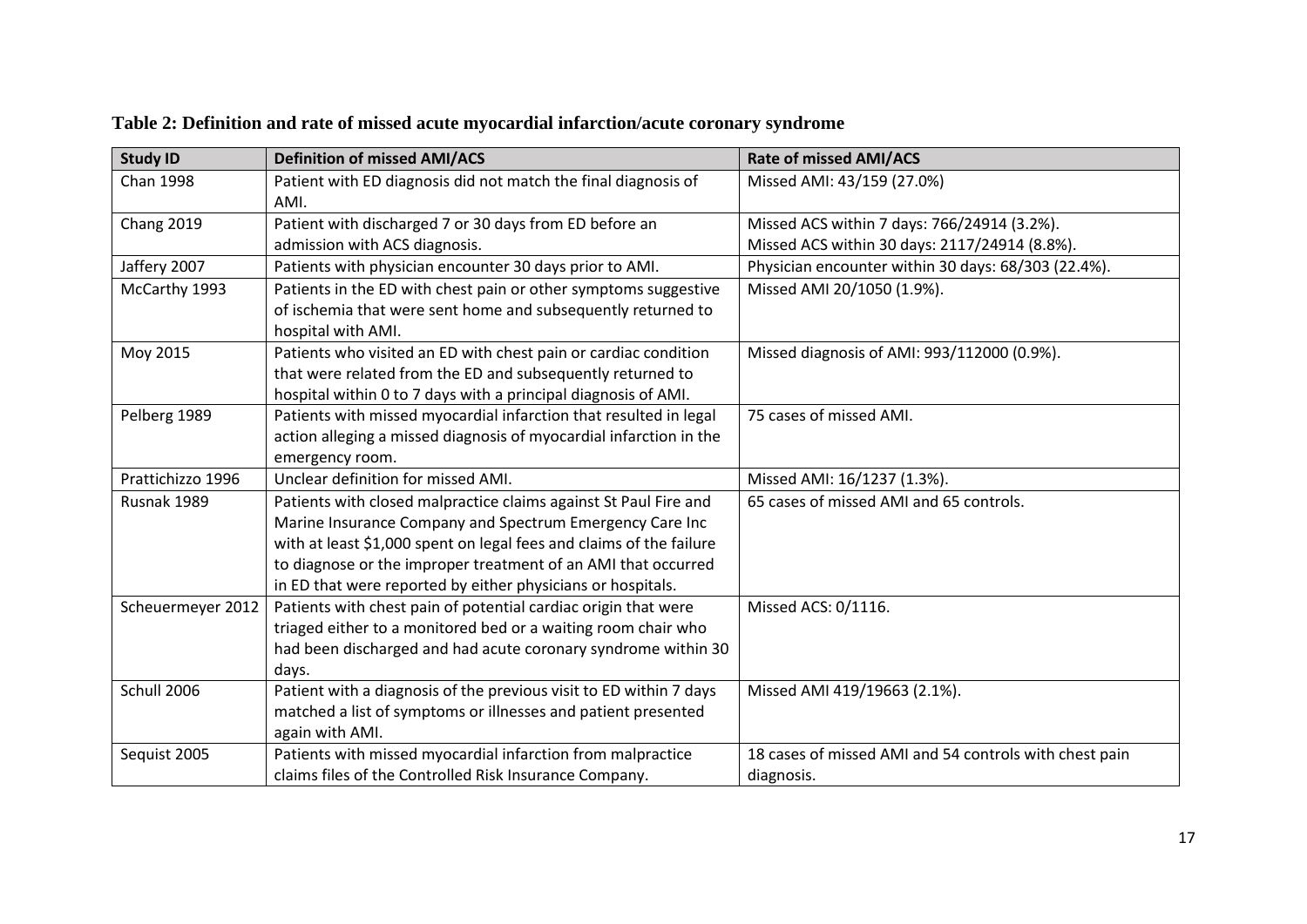| Sharp 2020    | Patients with diagnostic error defined by patients given a non-<br>AMI ED treat-and-release discharge diagnosis who returned<br>within 30 days with an AMI hospitalization. | Missed AMI from look back analysis 573/44473 (1.3%)                                                                                                                                                                                                                                                              |
|---------------|-----------------------------------------------------------------------------------------------------------------------------------------------------------------------------|------------------------------------------------------------------------------------------------------------------------------------------------------------------------------------------------------------------------------------------------------------------------------------------------------------------|
| Singer 2017   | Patients classified as low risk based on several predictions who<br>had a final diagnosis of AMI.                                                                           | Missed AMI in low risk patients based on:<br>HEART-2: 3.6% (1.3%-8.7%)<br>HEART-1: 4.3% (1.8%-9.5%)<br>TIMI: 0% (0%-14.1%)<br>GRACE: 6.3% (0.3%-32.3%)<br>EDACS: 0.9% (0.2%-3.5%)<br>Unstructured impression without cTn: 5.7% (2.7%-11.2%)<br>Unstructured clinical impression with serial cTn: 0% (0%-<br>3.9% |
| Williams 2019 | Patients with STEMI who failed to receive reperfusion therapy<br>within 4 hours.                                                                                            | Missed AMI: 100/1392 (7.2%)                                                                                                                                                                                                                                                                                      |
| Wilson 2014   | Patients with AMI hospital admission within 7 days of an ED<br>discharge for a condition suggestive of cardiac ischemia.                                                    | Missed AMI: 4774/371638 (1.3%)                                                                                                                                                                                                                                                                                   |

ED=emergency department, AMI=acute myocardial infarction, ACS=acute coronary syndrome, STEMI=ST-elevation myocardial infarction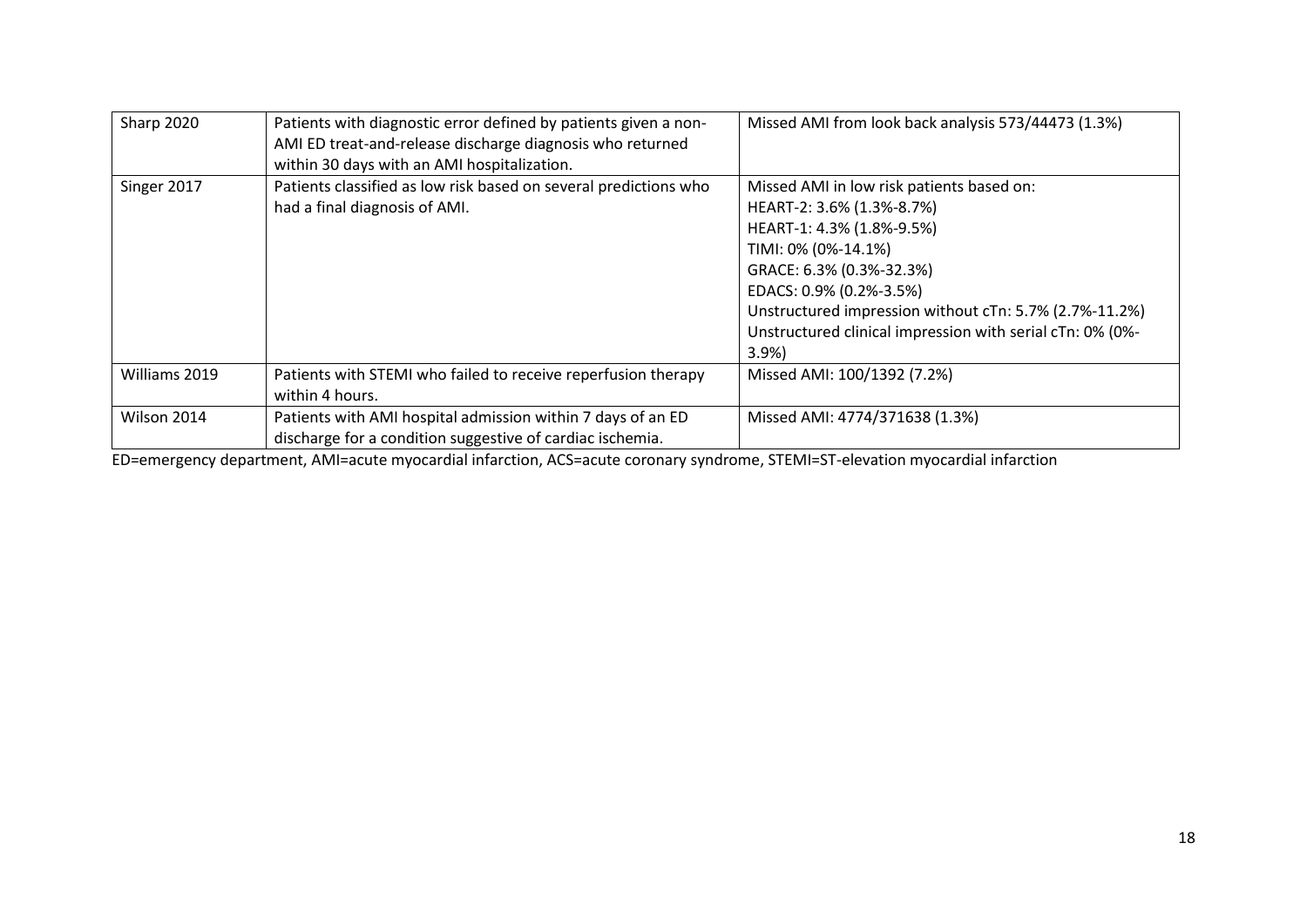|  |  |  |  | Table 3: Outcomes for patients with missed acute myocardial infarction |  |
|--|--|--|--|------------------------------------------------------------------------|--|
|  |  |  |  |                                                                        |  |

| <b>Study ID</b>  | <b>Missed AMI and identified AMI outcomes</b>                             |
|------------------|---------------------------------------------------------------------------|
| <b>Chan 1998</b> | Missed vs identified AMI:                                                 |
|                  | Death: 6/43 (14.0%) vs 19/116 (16.4%)                                     |
|                  | Transfer to another hospital: 5/43 (11.6%) vs 5/116 (4.3%)                |
|                  | Home: 32/43 (74.4%) vs 92/116 (79.3%)                                     |
|                  | Recurrent angina: 9/43 (20.9%) vs 17/116 (14.7%)                          |
|                  | Recurrent non-fatal myocardial infarction: 2/43 (4.7%) vs 4/116 (3.4%)    |
|                  | Ventricular tachycardia/fibrillation: 3/43 (7.0%) vs 5/116 (4.3%)         |
|                  | 2°/3° heart block 10/43 (23.3%) vs 17/116 (14.7%)                         |
|                  | Heart failure 20/43 (46.5%) vs 47/116 (40.5%)                             |
| McCarthy 1993    | Missed AMI:                                                               |
|                  | Readmission rate: 19/20 (95.0%).                                          |
|                  | Death rate: 5/20 (25.0%).                                                 |
|                  | Mortality for missed AMI: 10% (1.2%-30.9%).                               |
| Moy 2015         | Nearly half of probable misdiagnoses were admitted on the first day after |
|                  | discharge.                                                                |
|                  | Mortality rate for missed AMI vs not missed AMI: 42/993 (4.23%) vs        |
|                  | 7413/110980 (6.68%).                                                      |
| Pelberg 1989     | Indemnity payments from malpractice insurance 27/75 (36.0%).              |
|                  | Settle without payment 17/75 (22.7%).                                     |
|                  | Indemnity payments ranged from \$1,667 to \$500,000 and expense per       |
|                  | case \$58.00 to \$73,135.                                                 |
| Rusnak 1989      | Died 53/65 (81.5%) vs 2/65 (3.1%).                                        |
|                  | Average insurance loss £113,806±178,330.                                  |
| Schull 2006      | Missed AMI and risk of mortality at:                                      |
|                  | 30 days: OR 0.90 (0.3-1.3).                                               |
|                  | 1 year: OR 1.03 (0.8-1.3).                                                |
| Williams 2019    | Missed AMI mortality: 24/100 (24%).                                       |
|                  | Missed vs identified AMI:                                                 |
|                  | Length of stay: 5.5±4.5 days vs 4.3±3.7 days.                             |
|                  | 30-day readmission: 24/100 vs 43/1292.                                    |

AMI=acute myocardial infarction, OR=odds ratio

# **Table 4: Initial misdiagnosis for patients with missed acute myocardial infarction/acute coronary syndrome**

| <b>Study ID</b>   | <b>Initial misdiagnosis</b>                      |
|-------------------|--------------------------------------------------|
| <b>Chan 1998</b>  | Unstable angina: 10/43 (23.3%)                   |
|                   | Ischemic heart disease: 6/43 (14.0%)             |
|                   | Chest pain: 8/43 (18.6%)                         |
|                   | Heart failure: 8/43 (18.6%)                      |
|                   | Heart block/bradycardia: 3/43 (7.0%)             |
|                   | Epigastric pain: 2/43 (4.7%)                     |
|                   | Chest infection/septicemia: 2/43 (4.7%)          |
|                   | Vertigo: 2/43 (4.7%)                             |
|                   | Cerebrovascular accident: 1/43 (2.3%)            |
|                   | Diabetes mellitus with poor control: 1/43 (2.3%) |
| <b>Chang 2019</b> | Diagnosis at 7 days:                             |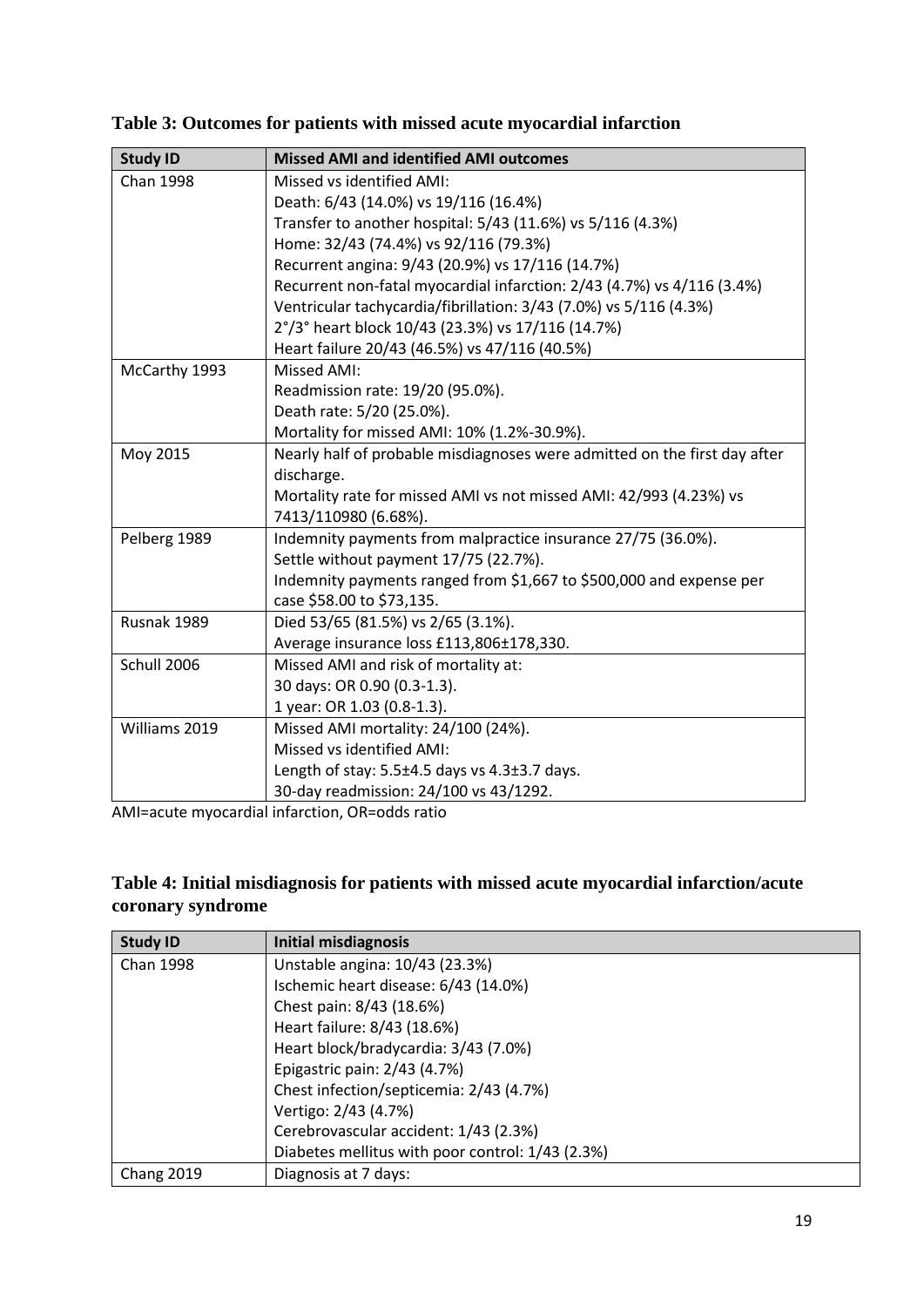|               | Chest pain: 442/766 (57.7%)                                        |
|---------------|--------------------------------------------------------------------|
|               | Atherosclerotic disease: 149/766 (19.5%)                           |
|               | Heart failure: 98/766 (12.8%)                                      |
|               | Painful respiration: 23/766 (3.0%)                                 |
|               | Syncope: 22/766 (2.9%)                                             |
|               | Esophageal reflux: 7/766 (0.9%)                                    |
|               | Epigastric pain: 7/766 (0.9%)                                      |
|               | Old MI: 2/766 (0.3%)                                               |
|               | Abnormal ECG: 1/766 (0.1%)                                         |
|               |                                                                    |
|               | Diagnosis at 30 days:                                              |
|               | Chest pain: 1117/2117 (52.8%)                                      |
|               | Atherosclerotic disease: 364/2117 (17.2%)                          |
|               | Heart failure: 411/2117 (19.4%)                                    |
|               | Painful respiration: 64/2117 (3.0%)                                |
|               | Syncope: 77/2117 (3.6%)                                            |
|               | Esophageal reflux: 36/2117 (1.0%)                                  |
|               | Epigastric pain: 18/2117 (0.1%)                                    |
|               | Old MI: 2/2117 (0.1%)                                              |
|               | Abnormal ECG: 2/2117 (0.1%)                                        |
|               | Esophageal disorder: 5/2117 (0.2%)                                 |
| McCarthy 1993 | Gastrointestinal disease: 4/20 (20.0%)                             |
|               | Chest pain of unknown etiology: 4/20 (20.0%)                       |
|               | Musculoskeletal pain 2/20: (10.0%)                                 |
|               |                                                                    |
|               | Pulmonary disease 1/20: (5.0%)                                     |
|               | Arrhythmia: 1/20 (5.0%)                                            |
|               | Congestive heart failure: 1/20 (5.0%)                              |
|               | Ischemic heart disease: 7/20 (35.0%)                               |
| Moy 2015      | Misdiagnosis:                                                      |
|               | Nonspecific chest pain 549/1427: (45.5%)                           |
|               | Coronary atherosclerosis and other heart disease: 220/1427 (15.4%) |
|               | Other lower respiratory disease: 127/1427 (8.9%)                   |
|               | Abdominal pain: 94/1427 (6.6%)                                     |
|               | Congestive heart failure: 77/1427 (5.4%)                           |
|               | Cardiac dysrhythmias: 47/1427 (3.3%)                               |
|               | Esophageal disorder: 36/1427 (2.5%)                                |
|               | Syncope: 32/1427 (2.5%)                                            |
|               | Other gastrointestinal disorders: 30/1427 (2.2%)                   |
|               | Essential hypertension: 30/1427 (2.1%)                             |
|               | Malaise and fatigue: 25/1427 (1.8%)                                |
|               | Dizziness or vertigo: 24/1427 (1.7%)                               |
|               | Acute myocardial infarction: 20/1427 (1.4%)                        |
|               | Gastritis and duodenitis: 16/1427 (1.1%)                           |
| Sequist 2005  | Gastrointestinal related: 7/18 (38.9%)                             |
|               | Upper respiratory infection/pneumonia/pleurisy: 5/18 (27.8%)       |
|               | Anxiety: 1/18 (5.6%)                                               |
|               | Musculoskeletal: 1/18 (5.6%)                                       |
|               | Angina: 2/18 (11.1%)                                               |
| Sharp 2020    | Reason for ED treat-and-release                                    |
|               | Nonspecific chest pain: 465/2874 (16.2%)                           |
|               | Other lower respiratory tract infection: 239/2874 (8.3%)           |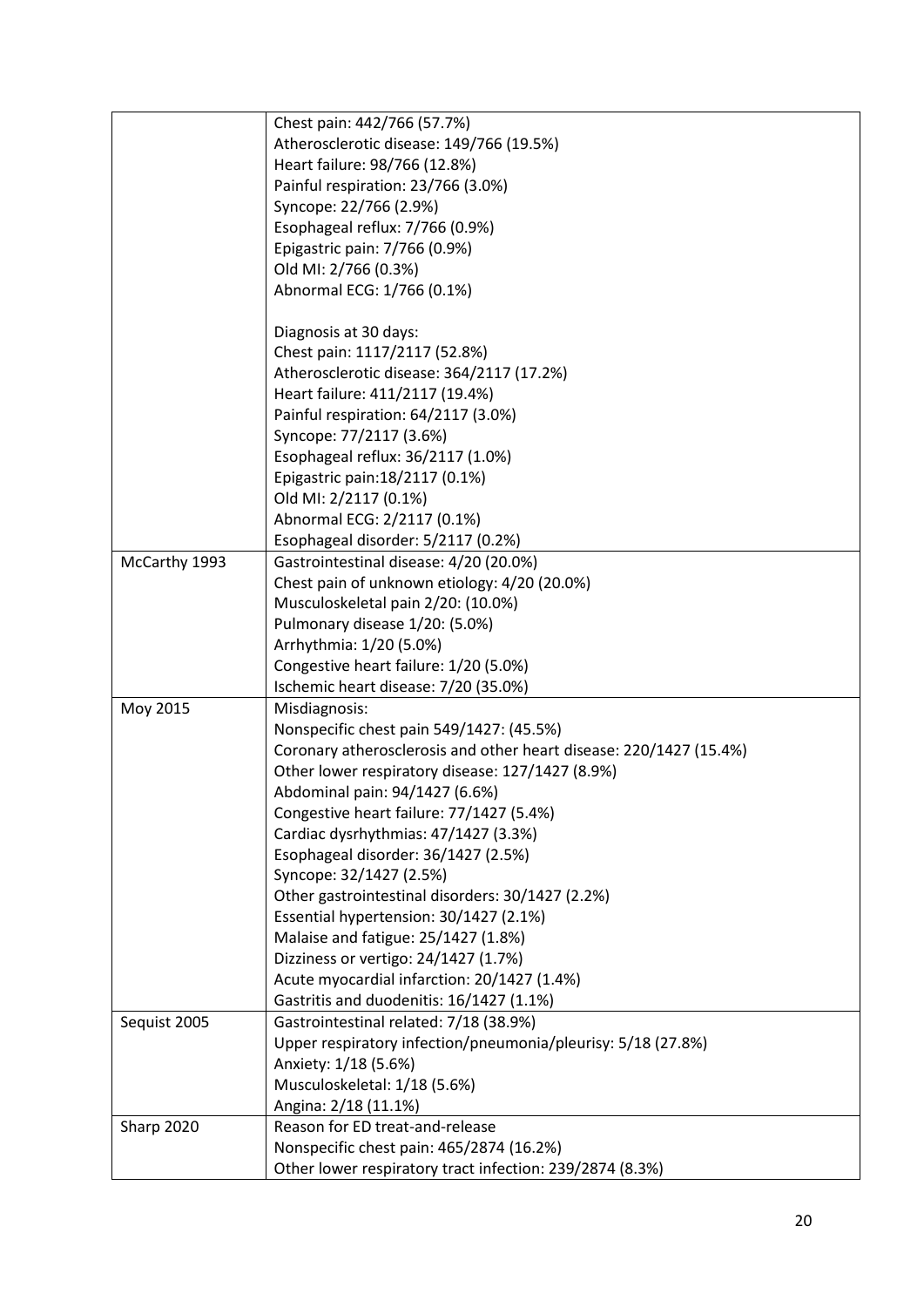| Abdominal pain: 161/2874 (5.6%)                                                |
|--------------------------------------------------------------------------------|
| Spondylosis, intervertebral disc disorder, other back problem: 119/2874 (4.1%) |
| Urinary tract infection: 98/2874 (3.4%)                                        |
| Other injury due to external cause: 97/2874 (3.4%)                             |
| Superficial injury, contusion: 94/2874 (3.3%)                                  |
| Other gastrointestinal disorder: 92/2874 (3.2%)                                |
| COPD and bronchiectasis: 91/2874 (3.2%)                                        |
| Cardiac dysrhythmias: 88/2874 (3.1%)                                           |
| Other connective tissue disease: 86/2874 (3.0%)                                |
| Malaise and fatigue: 80/2874 (2.8%)                                            |
| Other non-traumatic joint disorder: 78/2874 (2.7%)                             |
| Congestive heart failure: 76/2874 (2.6%)                                       |
| Diabetes mellitus with complication: 71/2874 (2.5%)                            |
| Unclassified: 64/2874 (2.2%)                                                   |
| Conditions associated with dizziness and vertigo: 62/2874 (0.22%)              |
| Genitourinary symptoms and ill-defined conditions: 59/2874 (2.1%)              |
| Fluid and electrolyte disorder: 59/2874 (2.1%)                                 |
| Headache including migraine: 58/2874 (2.0%)                                    |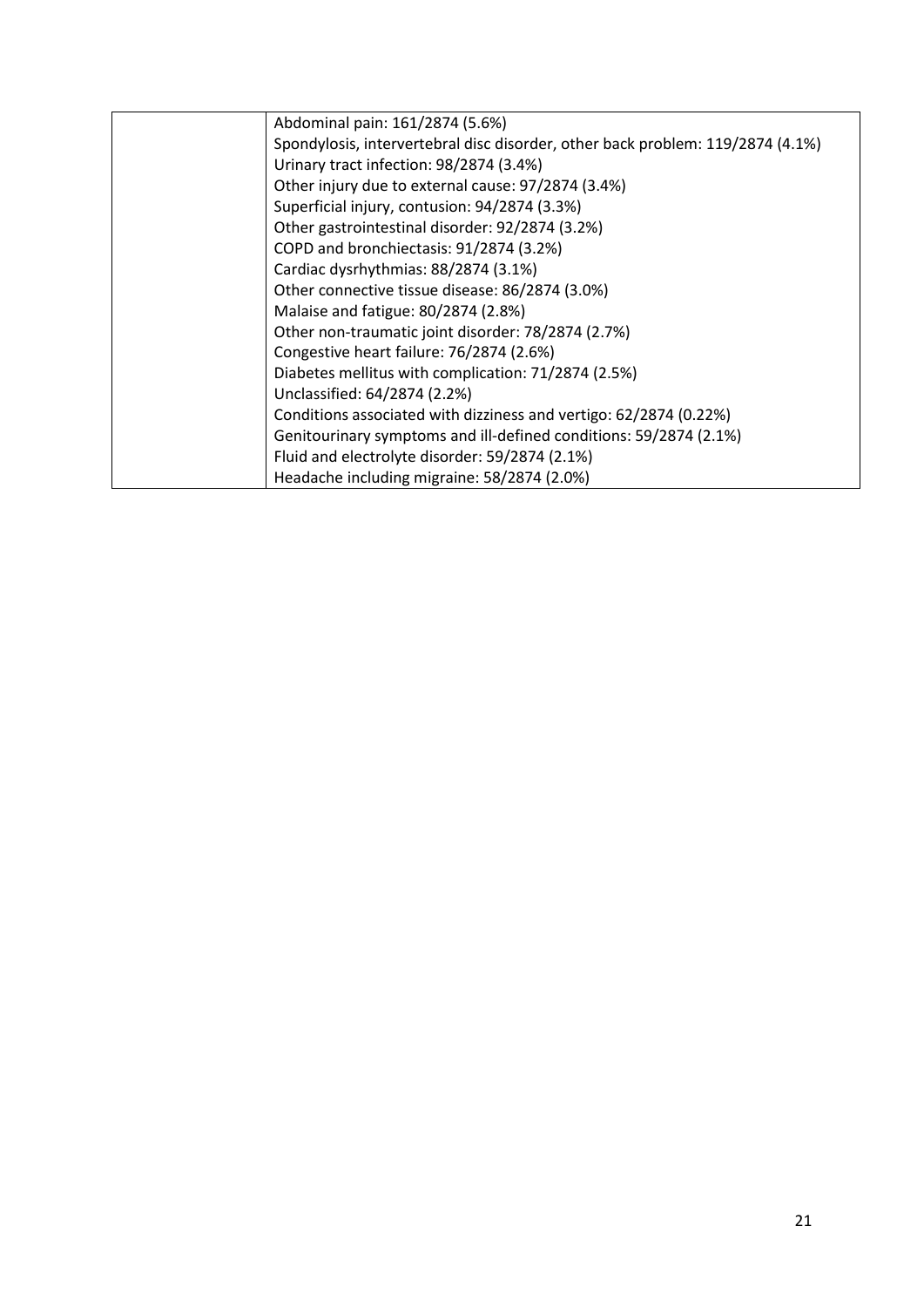# **Figure 1: Flow diagram of study inclusion**

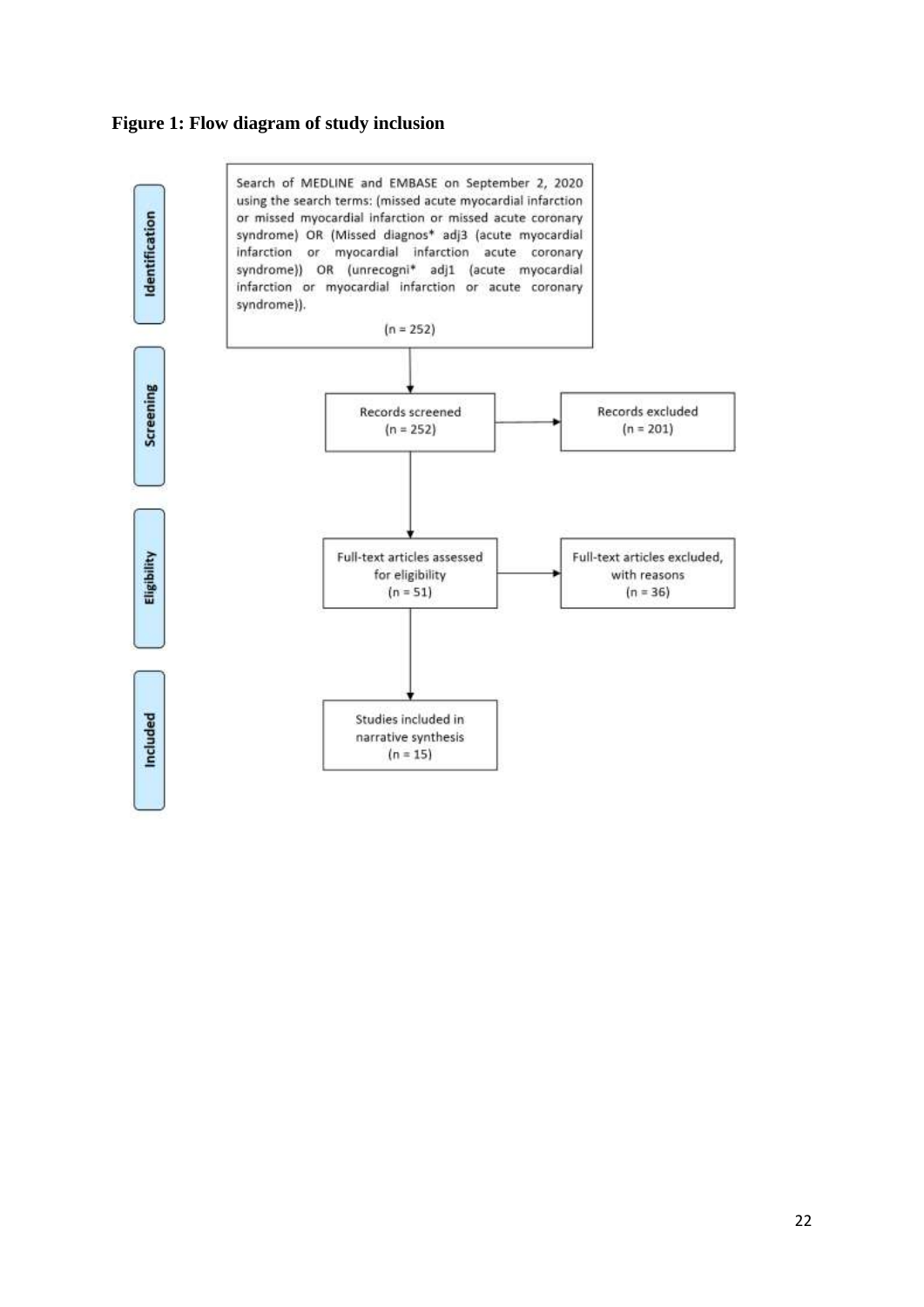| <b>Study ID</b> | <b>Study design</b>                    | <b>Definition of</b><br><b>AMI/ACS</b>                                                     | <b>Presence of control</b><br>group               | Loss to follow up                                                                                                                   | <b>Statistical analysis</b><br>for outcomes | <b>Generalizable to</b><br>contemporary<br>practice |
|-----------------|----------------------------------------|--------------------------------------------------------------------------------------------|---------------------------------------------------|-------------------------------------------------------------------------------------------------------------------------------------|---------------------------------------------|-----------------------------------------------------|
| Chan 1998       | No, retrospective.                     | Yes, ED diagnosis vs<br>final diagnosis on<br>same admission.                              | Yes, other patients<br>with AMI.                  | Yes, not reported.                                                                                                                  | No, not adjusted.                           | No, cohort from<br>1995.                            |
| Chang 2019      | No, retrospective.                     | No, patient could<br>have gone to ED<br>before for any<br>reason.                          | Yes, other patients<br>with ACS.                  | Yes, not reported.                                                                                                                  | Not applicable.                             | Yes, cohort from<br>2009 to 2015.                   |
| Jaffery 2007    | No, retrospective.                     | No, patient could<br>have seen<br>healthcare<br>professional before<br>for any reason.     | No, not defined<br>clearly.                       | No, 76 patients had<br>no documentation<br>of encounters.                                                                           | Not applicable.                             | No, cohort from<br>2004.                            |
| McCarthy 1993   | No, retrospective<br>and case-control. | Yes, ED visit with<br>symptoms of<br>ischemia before<br>readmission for<br>AMI.            | Yes, no other AMI<br>patients matched<br>to site. | Yes, 11% initially<br>missing follow up<br>data and 2.6%<br>could not be traced<br>from original<br>logbook or hospital<br>records. | No, not adjusted.                           | No, cohort from<br>1979-1981.                       |
| Moy 2015        | No, retrospective.                     | Yes, ED visit with<br>chest pain or<br>cardiac condition<br>before readmission<br>for AMI. | Yes, other patients<br>with AMI.                  | Yes, 2.9% exclude<br>because of missing<br>data.                                                                                    | No, not adjusted.                           | No, cohort from<br>2007.                            |
| Pelberg 1989    | No, retrospective.                     | No, missed AMI that<br>resulted in legal<br>action.                                        | No, no control<br>group.                          | No, unclear.                                                                                                                        | No, not adjusted.                           | No, cohort from<br>1977-1987.                       |

# **Supplementary Table 1: Quality assessment of included studies**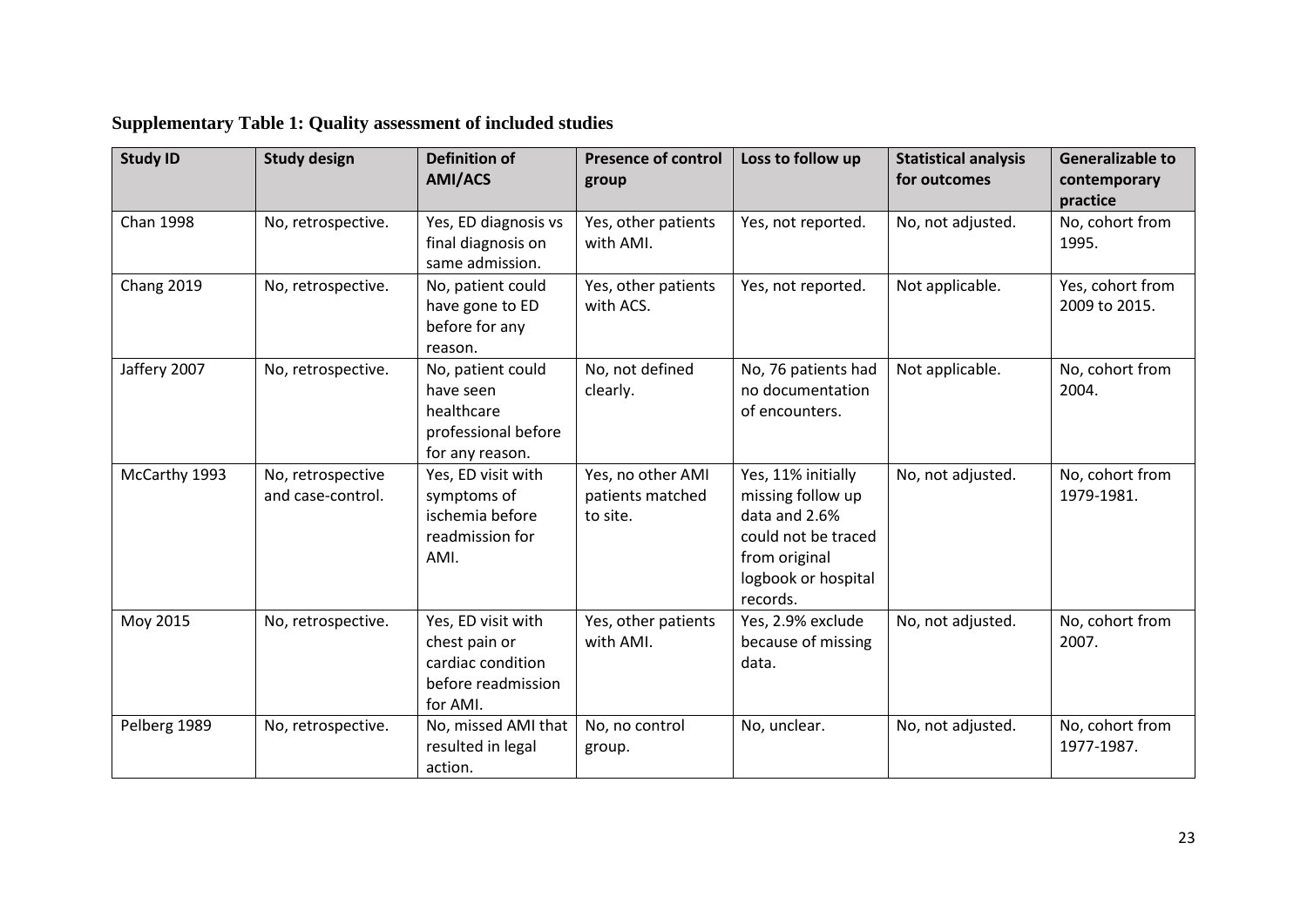| Prattichizzo 1996    | No, likely<br>retrospective.       | Unclear.                                                                                                        | No, patients with<br>cardiovascular<br>disease.                                                 | No, unclear.                                                              | Not applicable.   | No, cohort from<br>1992-1994.          |
|----------------------|------------------------------------|-----------------------------------------------------------------------------------------------------------------|-------------------------------------------------------------------------------------------------|---------------------------------------------------------------------------|-------------------|----------------------------------------|
| Rusnak 1989          | No, retrospective<br>case-control. | No, malpractice<br>claims for missed<br>AMI.                                                                    | No, not clearly<br>defined.                                                                     | No, unclear.                                                              | No, not adjusted. | No, cohort from<br>1981-1985.          |
| Scheuermeyer<br>2012 | Yes, prospective.                  | Yes, ED visit for<br>chest pain of<br>potential cardiac<br>origin.                                              | Yes, other patients<br>with chest pain<br>triaged to<br>monitored bed or<br>waiting room chair. | Yes, 24 loss to<br>follow up.                                             | Not applicable.   | No, cohort from<br>2006.               |
| Schull 2006          | No, retrospective.                 | Yes, ED visit with<br>symptoms from list<br>and presented again<br>with AMI.                                    | Yes, other patients<br>with AMI.                                                                | Yes, not reported.                                                        | Yes, adjusted.    | No, cohort from<br>2002-2003.          |
| Sequist 2005         | No, retrospective<br>case-control. | No, malpractice<br>claims for missed<br>AMI.                                                                    | No, controls were<br>chest pain<br>encounters<br>matched on month<br>and day of<br>encounter.   | No, data missing<br>for at least 8 cases<br>and 25 controls.              | Not applicable.   | No, cohort from<br>1986-2002.          |
| Sharp 2020           | No, retrospective.                 | Yes, diagnostic error<br>given a non-AMI<br>treat-and-release<br>discharge diagnosis<br>and return with<br>AMI. | Yes, other patients<br>with AMI.                                                                | Yes, missing data<br>for income 0.3-<br>0.5% and for<br>smoking 2.1-5.7%. | Not applicable.   | Yes, cohort from<br>2009-2017.         |
| Singer 2017          | Yes, prospective.                  | No, low risk<br>classification which<br>turned out to be<br>AMI.                                                | Yes, other patients<br>with AMI.                                                                | Yes, not reported.                                                        | Not applicable.   | Yes, likely<br>contemporary<br>cohort. |
| Williams 2019        | No, retrospective.                 | No, STEMI that<br>failed to received                                                                            | No, control is based<br>on low risk by                                                          | Yes, not reported.                                                        | No, not adjusted. | Yes, cohort from<br>2011-2016.         |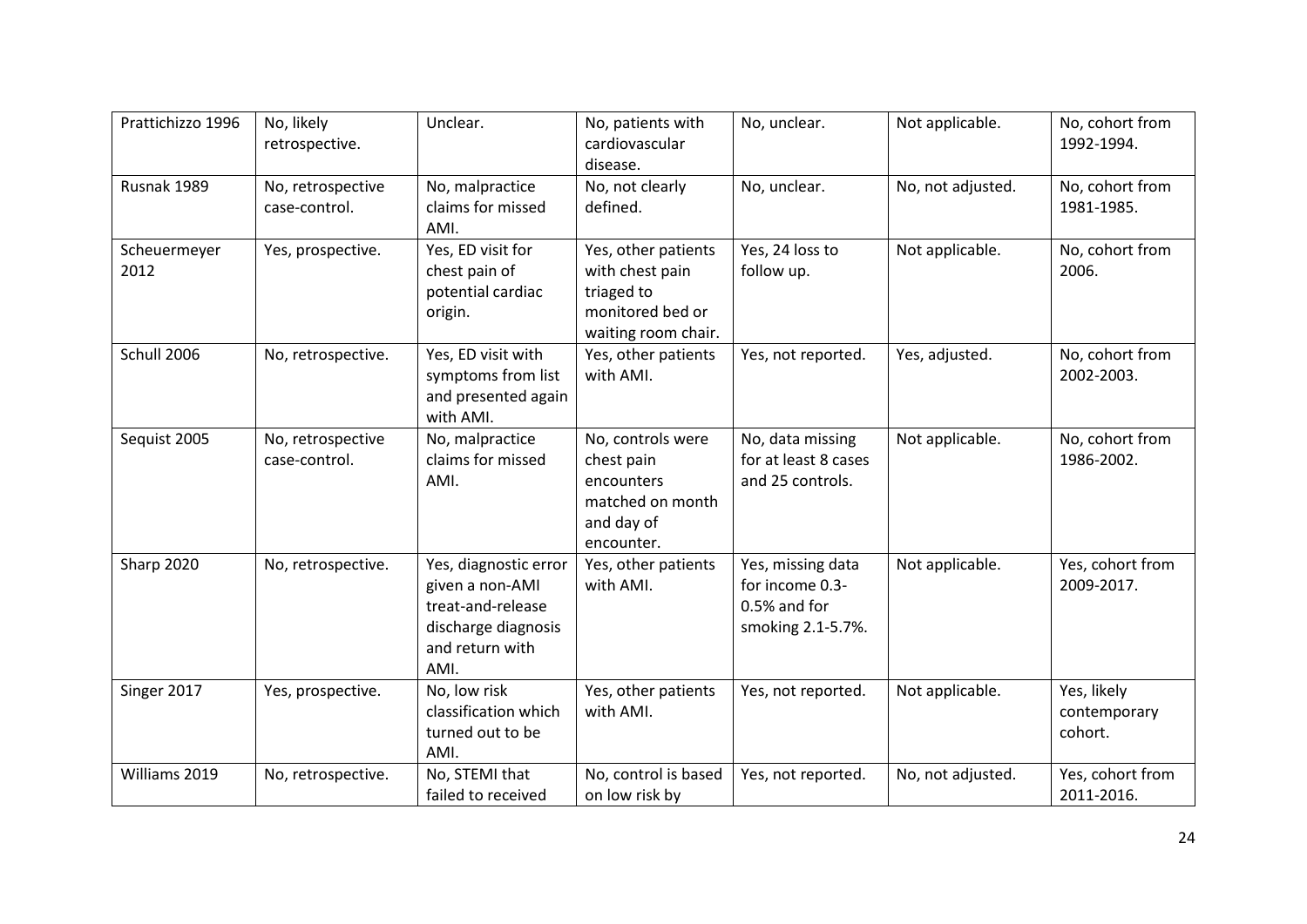|             |                    | reperfusion within 4                                                                | different prediction             |                                                        |                |                               |
|-------------|--------------------|-------------------------------------------------------------------------------------|----------------------------------|--------------------------------------------------------|----------------|-------------------------------|
|             |                    | hours.                                                                              | rules.                           |                                                        |                |                               |
| Wilson 2014 | No, retrospective. | Yes, hospitalized<br>with symptoms of<br>ischemia before<br>readmission for<br>AMI. | Yes, other patients<br>with AMI. | Yes, missing 1.55%<br>or unreliable data<br>$0.07\%$ . | Yes, adjusted. | No, cohort from<br>2004-2005. |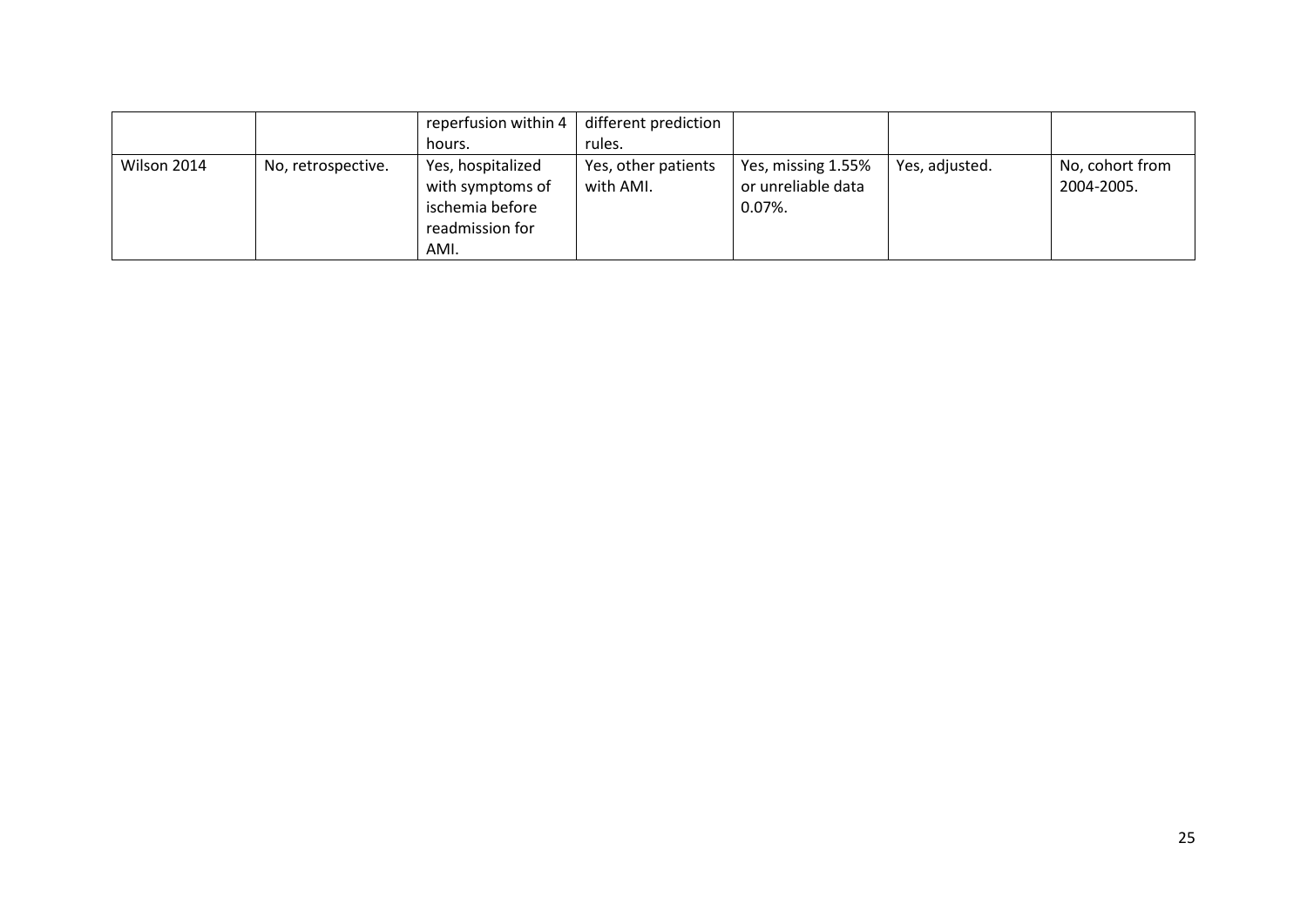# **Supplementary Table 2: Factors associated with missed acute myocardial infarction**

| <b>Study ID</b>   | <b>Factors associated with missed AMI</b>                                                        |
|-------------------|--------------------------------------------------------------------------------------------------|
| <b>Chan 1998</b>  | Missed vs identified AMI:                                                                        |
|                   | Mean age: 68.1 vs 66.9, p>0.05                                                                   |
|                   | Male: 34/43 vs 78/116, p>0.05                                                                    |
|                   | Q wave: 40/43 vs 108/116, p>0.05                                                                 |
|                   | Typical angina: 29/43 vs 102/116, p<0.01                                                         |
|                   | Absence of chest pain: 11/43 vs 12/116, p<0.05                                                   |
|                   | Other symptoms: 3/43 vs 2/116, p>0.05                                                            |
|                   | Spring: 12/43 vs 36/116, p>0.05                                                                  |
|                   | Summer 11/43 vs 26/116, p>0.05                                                                   |
|                   | Autumn 14/43 vs 23/116, p>0.05                                                                   |
|                   | Winter 6/43 vs 31/116, p>0.05                                                                    |
|                   | Time of presentation:                                                                            |
|                   | 0900-2100: 24/43 vs 64/116, p>0.05                                                               |
|                   | 2100-0900: 19/43 vs 52/116, p>0.05                                                               |
|                   | Diabetes mellitus: 7/43 vs 21/116, p>0.05                                                        |
|                   | ECG ST elevation: 16/43 vs 95/116, p<0.001                                                       |
|                   | ST depression: 3/43 vs 4/116, p>0.05                                                             |
|                   | Non-specific ST changes: 10/43 vs 4/116, p<0.001                                                 |
|                   | Normal 33/43 vs 13/116, p<0.01                                                                   |
|                   | Coronary care unit: 11/43 vs 78/116, p<0.01                                                      |
|                   | Time of confirmed diagnosis mean 1.8 vs 0 days                                                   |
|                   | Thrombolytic therapy 13/43 vs 88/116, p<0.01                                                     |
|                   | Not given due to delay: 15/43 vs 7/116, p<0.01                                                   |
| <b>Chang 2019</b> | Missed vs identified ACS at 7 days:                                                              |
|                   | Mean age: 59.7 vs 64.1                                                                           |
|                   | Male: 473/766 vs 14,511/24,148                                                                   |
|                   | White: 538/766 vs 17,333/24,148                                                                  |
|                   | Black: 127/766 vs 3,686/24,148                                                                   |
|                   | Asian: 15/766 vs 403/24,148                                                                      |
|                   | Other: 86/766 vs 2,726/24,148                                                                    |
|                   | Latino: 89/766 vs 2,256/24,148                                                                   |
|                   | Hypertension: 426/766 vs 11,489/24,148                                                           |
|                   | Diabetes mellitus: 213/766 vs 6,804/24,148                                                       |
|                   | Tobacco: 162/766 vs 5,435/24,148                                                                 |
|                   | Heart failure: 143/766 vs 5,216/24,148                                                           |
|                   | Coronary artery disease: 74/766 vs 2,557/24,148<br>Family history of CAD: 55/766 vs 1,303/24,148 |
|                   | Obesity: 41/766 vs 1,029/24,148                                                                  |
|                   | Insured: 305/766 vs 9,001/24,148                                                                 |
|                   | Medicaid: 50/766 vs 1,194/24,148                                                                 |
|                   | Medicare: 246/766 vs 9,649/24,148                                                                |
|                   | Uninsured: 165/766 vs 4,303/24,148                                                               |
|                   | Day of the week: Sunday 112/766, Monday 125/766, Tuesday 88/766,                                 |
|                   | Wednesday 96/766, Thursday 143/766, Friday 102/766, Saturday                                     |
|                   | 101/766.                                                                                         |
|                   | Missed vs identified ACS at 30 days:                                                             |
|                   | Mean age: 60.8 vs 64.3                                                                           |
|                   | Male: 1319/2117 vs 13,665/22,797                                                                 |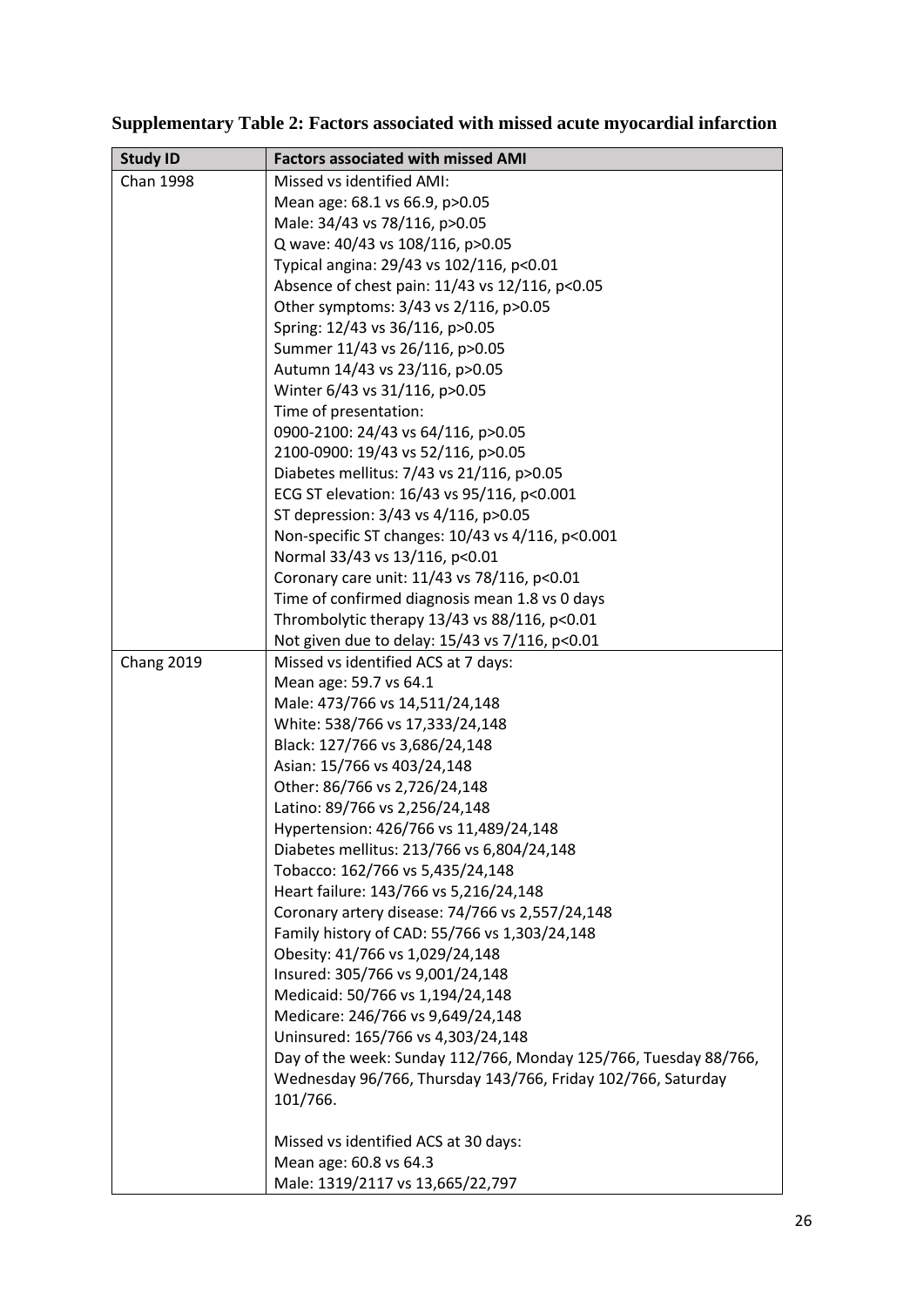|               | White: 1414/2117 vs 16,457/22,797                                    |
|---------------|----------------------------------------------------------------------|
|               | Black: 399/2117 vs 3,414/22,797                                      |
|               | Asian: 38/2117 vs 380/22,797                                         |
|               | Other: 266/2117 vs 2,546/22,797                                      |
|               | Latino: 262/2117 vs 2,083/22,797                                     |
|               | Hypertension: 1177/2117 vs 10,738/22,797                             |
|               | Diabetes mellitus: 657/2117 vs 6,360/22,797                          |
|               | Tobacco: 445/2117 vs 5152/22797                                      |
|               | Heart failure: 518/2117 vs 4841/22797                                |
|               | Coronary artery disease: 254/2117 vs 2377/22797                      |
|               | Family history of CAD: 147/2117 vs 1211/22797                        |
|               | Obesity: 118/2117 vs 952/22797                                       |
|               | Insured: 797/2117 vs 8,510/22797                                     |
|               | Medicaid: 158/2117 vs 1,086/22797                                    |
|               | Medicare: 696/2117 vs 9,199/22797                                    |
|               | Uninsured: 466/2117 vs 4,002/22797                                   |
|               | Day of the week: Sunday 305/2117, Monday 329/2117, Tuesday           |
|               | 284/2117, Wednesday 284/2117, Thursday 352/2117, Friday 287/2117,    |
|               | Saturday 276/2117.                                                   |
| Jaffery 2007  | Missed vs identified AMI at 30 days:                                 |
|               | Mean age: 67.4±13.1 vs 66.6±14.4, p=0.694                            |
|               | Male: 38/68 vs 141/235, p=0.518                                      |
|               | White: 43/68 vs 161/235, p=0.177                                     |
|               | Black: 21/68 vs 65/235                                               |
|               | Other: 3/68 vs 3/235                                                 |
|               | Prior MI: 22/68 vs 83/235, p=0.651                                   |
|               | Prior CABG: 9/68 vs 16/235, p=0.090                                  |
|               | Prior PCI: 7/68 vs 26/235, p=0.858                                   |
|               | Hypertension: 59/68 vs 157/235, p=0.001                              |
|               | Diabetes mellitus: 26/68 vs 74/235, p=0.298                          |
|               | Current smoking: 20/68 vs 71/235, p=0.899                            |
|               | Family history of CAD: 30/68 vs 68/235, p=0.018                      |
|               | Mean LDL cholesterol: 96.6±39.1 vs 101.5±45.8, p=0.490               |
| McCarthy 1993 | Missed AMI patients                                                  |
|               | University hospital 1.9% vs non-university hospital 1.9%             |
|               | Missed vs admitted AMI:                                              |
|               | Mean age: 60 years vs 66 years                                       |
|               | Male: 70% vs 54%                                                     |
|               | History of AMI: 20% vs 37%                                           |
|               | History of nitroglycerin use: 15% vs 32%                             |
|               | ST-elevation in 25% of missed AMI while 0% of discharged non-AMI had |
|               | ST-elevation.                                                        |
|               | For the 20 missed AMI, 12 had correct ECG interpretation while 3 had |
|               | ST changes that were read as normal or nonspecific while 5 has ST-   |
|               | elevation.                                                           |
| Moy 2015      | Missed diagnosis vs correct diagnosis:                               |
|               | Mean age: 62.82±15.34 vs 68.06±14.76 years, p<0.001                  |
|               | Male: 60.5% vs 60.1%, p=0.67                                         |
|               | Race                                                                 |
|               | White: 75.5% vs 76.9%, p=0.16                                        |
|               | Black: 10.9% vs 8.3%, p<0.001                                        |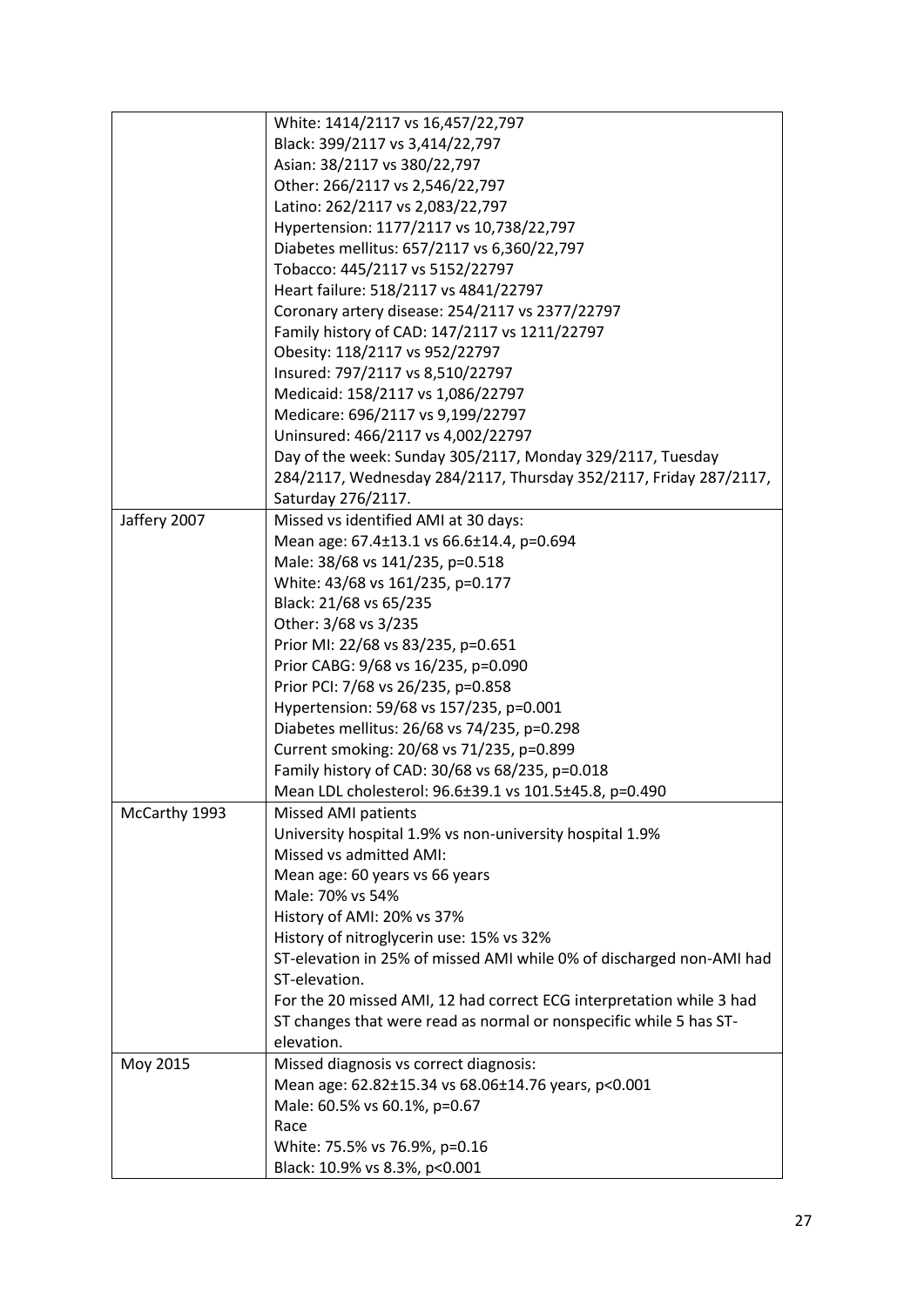| Hispanic: 4.3% vs 6.5%, p<0.001                               |
|---------------------------------------------------------------|
| Other: 9.3% vs 8.4%, p=0.16                                   |
| Primary expected payer                                        |
| Private insurance 33.1% vs 27.4%, p<0.001                     |
| Medicare: 46.0% 58.5%, p<0.001                                |
| Medicaid: 8.4% vs 5.2%, p<0.001                               |
| Uninsured: 9.5% 6.3%, p<0.001                                 |
| Other: 3.0% vs 2.7%, p=0.36                                   |
| Median household income:                                      |
| Highest: 12.7% vs 39.3%, p<0.001                              |
| Moderate: 18.6% vs 22.0%, p<0.001                             |
| Low: 25.2% vs 26.0%, p=0.41                                   |
| Lowest: 43.5% vs 33.0%, p<0.001                               |
| Paralysis: 1.0% vs 1.6%, p=0.013                              |
| Other neurological disorder: 4.8% vs 6.0%, p=0.016            |
| Diabetes: 28.5% vs 32.0%                                      |
| Hypothyroidism: 7.6% vs 9.0%, p=0.013                         |
| Renal failure: 12.4% vs 16.1%, p<0.001                        |
| Liver failure: 1.3% vs 1.1%, p=0.29                           |
| AIDS: 0.1% vs 0.1%, p=0.96                                    |
| Lymphoma: 0.50% vs 0.51%, p=0.99                              |
| Metastatic cancer: 0.6% vs 1.0%, p=0.022                      |
| Solid tumor: 1.3% vs 1.5%, p=0.47                             |
| Rheumatoid arthritis: 1.9% vs 2.1%, p=0.63                    |
| Coagulopathy: 3.1% vs 4.0%, p=0.022                           |
| Obesity: 11.1% vs 8.9%, p=0.002                               |
| Weight loss: 0.9% vs 1.5%, p=0.002                            |
| Fluid and electrolyte disorder: 12.8% vs 18.3%, p<0.001       |
| Chronic blood loss anemia: 0.8% vs 1.4%, p=0.005              |
| Alcohol disorder: 2.4% vs 2.8%, p=0.33                        |
| Deficiency anemia: 10.2% vs 14.6%, p<0.001                    |
| Drug abuse: 2.9% vs 1.8%, p=0.001                             |
| Psychoses: 1.3% vs 1.9%, p=0.028                              |
| Depression: 5.2% vs 5.9%, =0.18                               |
| Hospital region:                                              |
| Northeast: 27.0% vs 34.0%, p<0.001                            |
| Midwest: 16.8% vs 9.9%, p<0.001                               |
| South: 49.9% vs 49.9%, p=0.017                                |
| West: 6.3% vs 8.9%, p<0.001                                   |
| Population size:                                              |
| Large metropolitan area: 33.8% vs 56.1%, p<0.001              |
| Small micropolitan area: 31.3% vs 36.3%, p<0.001              |
| Micropolitan area: 20.2% vs 6.3%, p<0.001                     |
| Non core-based area: 14.6% vs 1.3%, p<0.001                   |
| Hospital ownership:                                           |
| Private, not-for-profit: 62.0% vs 69.2%, p<0.001              |
| Government: 18.9% vs 13.2%, p<0.001                           |
| Private, for profit: 19.0% vs 17.6%, p=0.099                  |
| Available catheterization laboratory: 35.1% vs 71.2%, p<0.001 |
| Teaching hospital: 22.0% vs 46.7%, p<0.001                    |
| Emergency department volume:                                  |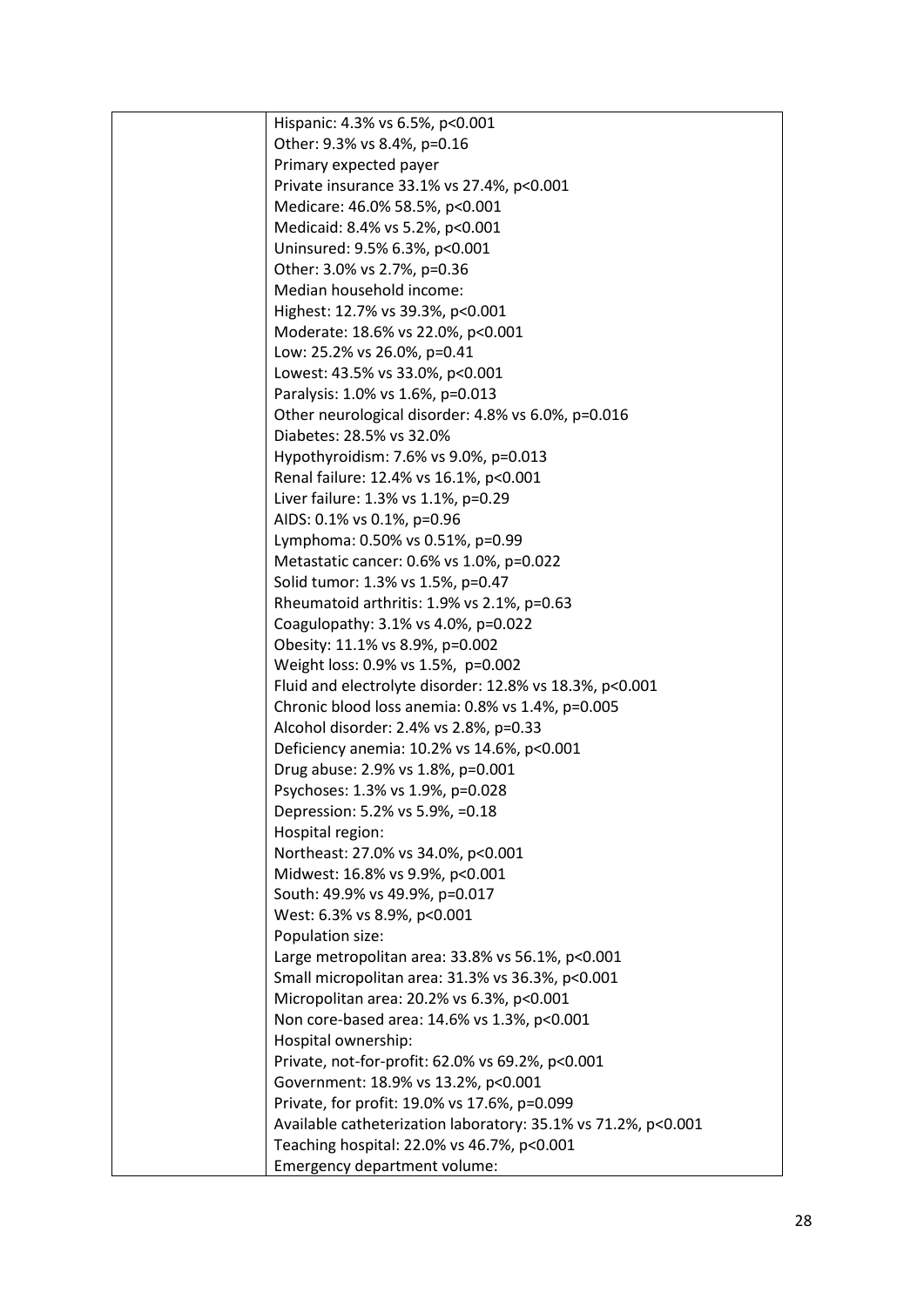|                   | Low: 60.0% vs 32.7%, p<0.001                                        |
|-------------------|---------------------------------------------------------------------|
|                   | Medium: 22.4% vs 34.6%, p<0.001                                     |
|                   | High: 17.6% vs 32.7%, p<0.001                                       |
|                   | Proportion of admission from emergency department:                  |
|                   | Low: 71.6% vs 32.5%, p<0.001                                        |
|                   | Medium: 19.5% vs 34.0%, p<0.001                                     |
|                   | High: 8.9% vs 33.5%, p<0.001                                        |
|                   |                                                                     |
|                   | Hospital occupancy rate:                                            |
|                   | Low: 19.9% vs 3.4%, p<0.001                                         |
|                   | Medium: 53.0% vs 53.0%, p=0.97                                      |
|                   | High: 27.1% vs 43.6%, p<0.001                                       |
|                   | ED crowding on day of visit:                                        |
|                   | Low: 19.9% vs 3.4%, p<0.001                                         |
|                   | Medium: 53.0% vs 53.0%, p<0.001                                     |
|                   | High: 21.3% vs 33.2%, p<0.001                                       |
|                   | Weekend visit: 27.7% vs 24.7%, p=0.047                              |
|                   | January to June visit: 48.2% vs 43.1%, p<0.001                      |
| Pelberg 1989      | Half of patients were under 50 years old.                           |
|                   | Male: 45/75.                                                        |
|                   | Symptoms:                                                           |
|                   | Chest pain: 42/75                                                   |
|                   | Epigastric pain: 6/75                                               |
|                   | Back pain: 4/75                                                     |
|                   | Head, neck, shoulder or jaw pain: 4/75                              |
|                   | Vertigo, nausea or vomiting: 4/75                                   |
|                   | Heart pounding: 2/75                                                |
|                   | Shortness of breath: 1/75                                           |
|                   | Most common risk factors: smoking, diabetes mellitus, hypertension, |
|                   | obesity and family history of atherosclerotic vascular disease      |
|                   | Presented to ED within 24 hours of symptom onset: 43/75             |
|                   | Presented within 1 week: 12/75                                      |
|                   | Presented after 1 week: 9/75                                        |
|                   | Reason for missed AMI:                                              |
|                   | Failure to admit: 25/75                                             |
|                   | Failure to order tests: 14/75                                       |
|                   | Failure to interpret diagnostic test: 14/75                         |
|                   | Misdiagnosis: 11/75                                                 |
|                   |                                                                     |
|                   | Improper management: 11/75<br>Physician judgment factor: 9/75       |
|                   |                                                                     |
|                   | Patient noncompliance: 3/75                                         |
|                   | Other: 14/75                                                        |
| Prattichizzo 1996 | Characteristics of patients with missed AMI:                        |
|                   | Typical chest pain in 8/16                                          |
|                   | Acute pulmonary edema 4/16                                          |
|                   | Atypical clinical presentation in 4/16                              |
|                   | ECG not performed in 1/16                                           |
|                   | Unrecognized AMI in 15/16                                           |
|                   | Most unrecognized ECG change was STEMI in V2-V3                     |
| Rusnak 1989       | Missed AMI vs controls with AMI:                                    |
|                   | Average age: 49.7±14.6 vs 62.6±13.3, p<0.001                        |
|                   | Atypical complaints: 23/65 vs 4/65, p<0.001                         |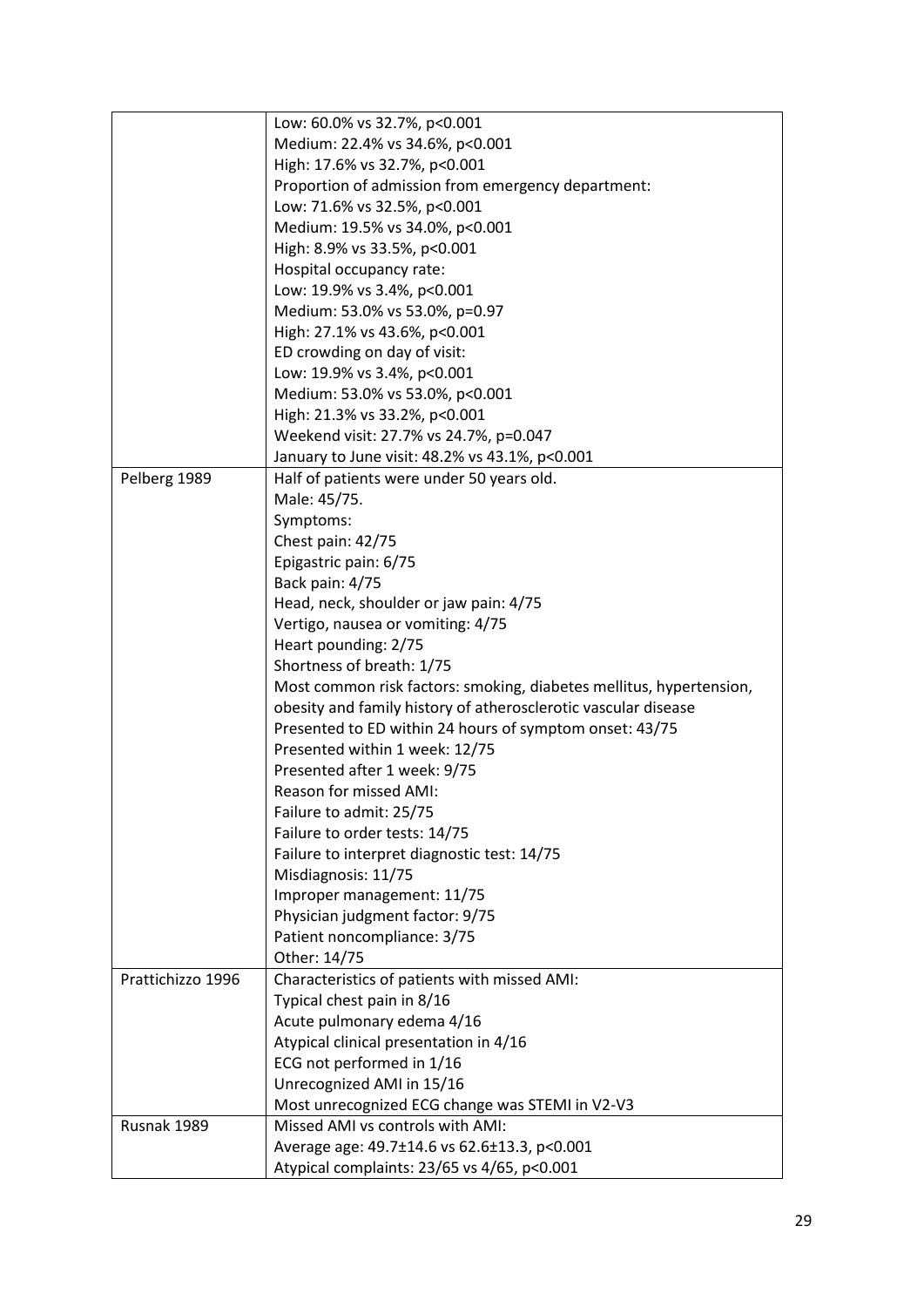|             | ECG: 28/65 vs 65/65, p<0.001                                          |
|-------------|-----------------------------------------------------------------------|
|             | Abnormal ECG: 11/65 vs 54/65, p<0.001                                 |
|             | Cardiac enzymes (CPK): 13/65 vs 36/65, p<0.001                        |
|             | Chest pain recorded: 3.0% vs 3.6%, p=0.04                             |
|             | Cardiac risk factors recorded: 32/65 vs 46/65, p=0.02                 |
|             |                                                                       |
|             | Lung examination recorded: 48/65 vs 58/65, p=0.04                     |
|             | Cardiac examination recorded: 42/65 vs 56/65, p=0.02                  |
|             | Average years' ED experience: 2.6 vs 5.1 years, p<0.001               |
|             | Factors associated with correct classification: ECG obtained, age of  |
|             | patient, CPK obtained, physician board certification, years' ED       |
|             | experience, cardiac examination documented and chest radiograph       |
|             | obtained                                                              |
| Schull 2006 | Missed AMI vs not missed AMI:                                         |
|             | Mean age: 65.0 vs 68.4 years                                          |
|             | Male 284/419 vs 12191/19244                                           |
|             | Income quartile:                                                      |
|             | Q1: 105/419 vs 4203/19244                                             |
|             | Q2: 94/419 vs 4142/19244                                              |
|             | Q3: 64/419 vs 3606/19244                                              |
|             | Q4: 69/419 vs 3306/19244                                              |
|             | Q5: 59/419 vs 3165/19244                                              |
|             | Triage acuity:                                                        |
|             | Resuscitation: ≤5/419 vs 967/19244                                    |
|             | Emergency: 132/419 vs 10022/19244                                     |
|             |                                                                       |
|             | Urgent: 228/419 vs 7415/19244                                         |
|             | Less urgent: 48/419 vs 696/19244                                      |
|             | Time of registration:                                                 |
|             | Daytime: 190/419 vs 8270/19244                                        |
|             | Evening: 166/419 vs 7222/19244                                        |
|             | Nighttime 63/419 vs 3752/19244                                        |
|             | Day of registration:                                                  |
|             | Weekend: 98/419 vs 5398/19244                                         |
|             | Weekday: 321/419 vs 13846/19244                                       |
|             | Visits to same ED in previous year: 1.13 vs 0.62                      |
|             | Hospital type:                                                        |
|             | Community: 321/419 vs 15163/19244                                     |
|             | Small center: 45/419 vs 1116/19244                                    |
|             | Teaching center: 53/419 vs 2965/19244                                 |
|             | History of AMI: 65/419 vs 2721/19244                                  |
|             | Shock: 6/419 vs 406/19244                                             |
|             | Diabetes mellitus: 8/419 vs 771/19244                                 |
|             | Heart failure: 57/419 vs 4065/19244                                   |
|             | Cancer: 9/419 vs 439/19244                                            |
|             | Stroke: 6/419 vs 517/19244                                            |
|             | Pulmonary edema: ≤5/419 vs 219/19244                                  |
|             |                                                                       |
|             | Acute renal failure: 17/419 vs 760/19244                              |
|             | Chronic renal failure: 21/419 vs 1013/19244                           |
|             | Dysrhythmia: 45/419 vs 2775/19244                                     |
|             | Mean delay between previous ED visit and AMI was $2.3 \pm 1.9$ days   |
|             | Higher annual ED visits was associated with lower risk of missed AMI. |
|             | Factors associated with missed AMI                                    |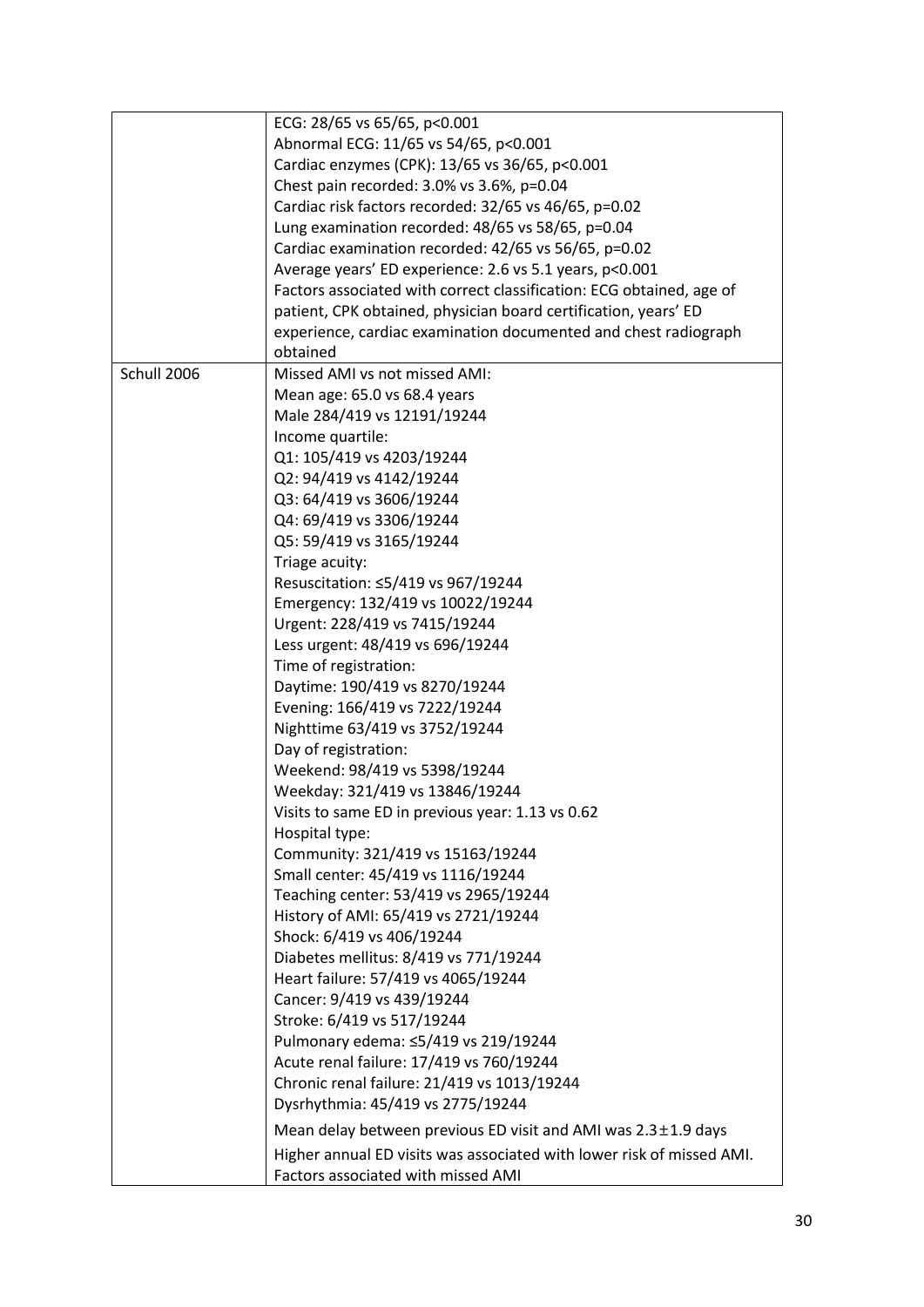|              | ED AMI volume group:                                              |
|--------------|-------------------------------------------------------------------|
|              | Very low: OR 1.96 (1.39-2.76)                                     |
|              | Low: OR 1.57 (1.10-2.25)                                          |
|              |                                                                   |
|              | Medium: OR 1.33 (0.98-1.82)                                       |
|              | High: OR 1.20 (0.89-1.63)                                         |
|              | Very high: OR 1.00 (ref)                                          |
|              | Age group:                                                        |
|              | 20-49: OR 1.00 (ref)                                              |
|              | 50-64: OR 0.65 (0.49-0.88)                                        |
|              | 65-74: OR 0.75 (0.57-1.00)                                        |
|              | 75+: OR 0.53 (0.37-0.75)                                          |
|              | Income quartile:                                                  |
|              | Q1: OR 1.31 (0.89-1.91)                                           |
|              | Q2: OR 1.19 (0.84-1.68)                                           |
|              | Q3: OR 0.95 (0.66-1.36)                                           |
|              | Q4: OR 1.08 (0.74-1.57)                                           |
|              | Q5: OR 1.00 (ref)                                                 |
|              | History of AMI: OR 1.23 (0.93-1.62)                               |
|              | Visit to same ED in previous year: OR 1.05 (0.93-1.19)            |
|              | Weekday vs weekend: OR 1.26 (1.01-1.58)                           |
|              | Time of the day                                                   |
|              | Day: OR 1.00 (ref)                                                |
|              | Evening: OR 1.01 (0.79-1.30)                                      |
|              | Night: OR 0.76 (0.57-1.02)                                        |
|              | Teaching vs community hospital: OR 0.91 (0.59-1.40)               |
|              | Shock: OR 0.88 (0.42-1.83)                                        |
|              | Diabetes: OR 0.37 (0.19-0.76)                                     |
|              | Congestive heart failure: OR 0.67 (0.51-0.90)                     |
|              | Cancer: OR 0.97 (0.46-2.05)                                       |
|              | Stroke: OR 0.67 (0.31-1.44)                                       |
|              | Pulmonary edema: OR 1.35 (0.60-3.04)                              |
|              | Acute renal failure: OR 1.43 (0.90-2.29)                          |
|              | Chronic renal failure: OR 1.25 (0.82-1.96)                        |
|              | Dysrhythmias: OR 0.84 (0.62-1.13)                                 |
|              | Missed AMI vs controls:                                           |
| Sequist 2005 |                                                                   |
|              | Mean age: 50±12 vs 47±14, p=0.37<br>Male: 12/18 vs 14/54, p=0.001 |
|              | Diabetes: 2/18 vs 3/54, p=0.48                                    |
|              |                                                                   |
|              | Smoking: 15/18 vs 20/54, p<0.001                                  |
|              | Family history of CHD: 7/18 vs 14/54, p=1.00                      |
|              | Total cholesterol: 249±68 vs 210±38, p=0.01                       |
|              | HDL: 40±10 vs 58±15, p=0.002                                      |
|              | LDL: 157±37 vs 146±34, p=0.28                                     |
|              | Systolic BP: 128±17 vs 124±15, p=0.31                             |
|              | Diastolic BP: 81±12 vs 78±9, p=0.22                               |
|              | Symptoms:                                                         |
|              | Chest pain: 12/18 vs 54/54, p<0.001                               |
|              | Shoulder/arm/back pain: 9/18 vs 11/54, p=0.02                     |
|              | Shortness of breath: 5/18 vs 6/54, p=0.08                         |
|              | Nausea/vomiting: 2/18 vs 2/54, p=0.28                             |
|              | ECG done: 12/18 vs 32/54, p=0.57                                  |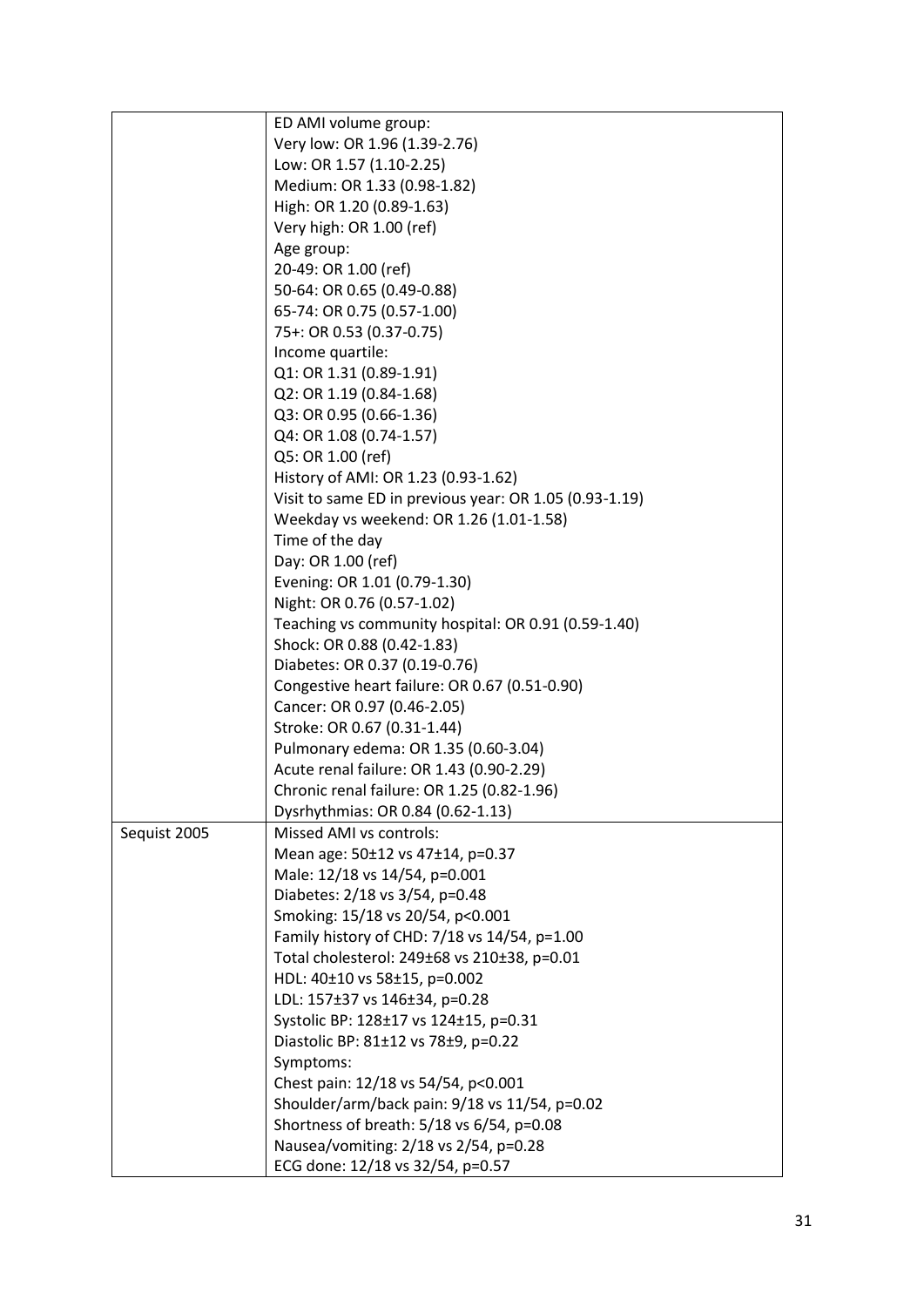|               | ECG misinterpreted: 5/18 vs 0/54, p<0.001                               |
|---------------|-------------------------------------------------------------------------|
| Sharp 2020    | Missed AMI vs not missed:                                               |
|               | Mean age: 68.9 vs 67.9                                                  |
|               | Female: 249/574 vs 1607/899                                             |
|               | Race:                                                                   |
|               | Asian/pacific islander: 42/573 vs 3940/43899                            |
|               | Black: 83/574 vs 5028/43899                                             |
|               | Hispanic: 142/574 vs 10758/43899                                        |
|               | Others: 15/574 vs 922/43899                                             |
|               | White: 291/574 vs 23251/43899                                           |
|               | Income:                                                                 |
|               | <45K: 159/574 vs 10697/43899                                            |
|               | 45-60K: 159/574 vs 10422/43899                                          |
|               | 60-80K: 137/574 vs 10989/43899                                          |
|               | ≥80K: 117/574 vs 25013/43899                                            |
|               | Education at least college: 57.2 vs 58.0                                |
|               | Smoking:                                                                |
|               | Never: 238/574 vs 19805/43899                                           |
|               | Active: 66/574 vs 5327/43899                                            |
|               | Quit: 258/574 vs 17102/43899                                            |
|               | Hypertension: 476/574 vs 34893/43899                                    |
|               | Diabetes: 251/574 vs 18144/43899                                        |
|               | Lipid disorder: 467/574 vs 34060/43899                                  |
|               | Stroke: 30/574 vs 2692/43899                                            |
|               | PVD: 242/574 vs 16185/43899                                             |
|               | Comorbidity index: > 3 399/574 vs 27973/43899                           |
|               | Women: OR 1.3 (1.2-1.5), p<0.001                                        |
|               | Black vs white: OR 1.3 (1.1-1.6), p=0.007                               |
| Williams 2019 | Missed AMI vs treated STEMI                                             |
|               | Age: 66.3±12.4 vs 63.9±12.9, p=0.30                                     |
|               | Male: 70/100 vs 950/1292, p=0.47                                        |
|               | Indigenous: 4/100 vs 47/1292, p=0.78                                    |
|               | Hypertension: 42/100 vs 796/1292, p=0.076                               |
|               | Dyslipidemia: 38/100 vs 496/1292, p=1.00                                |
|               | Diabetes: 33/100 vs 314/1292, p=0.081                                   |
|               | Prior smoking: 42/100 vs 693/1292, p=0.039                              |
|               | Prior MI: 26/100 vs 231/1292, p=0.072                                   |
|               | Prior CABG: 9/100 vs 37/1292, p=0.008                                   |
|               | Prior PCI: 14/100 vs 130/1292, p=0.29                                   |
|               | Presentation to hospital                                                |
|               | 7am-3pm: 62/100 vs 707/1292, p=0.19                                     |
|               | 3pm-11pm: 21/100 vs 377/1292, p=0.12                                    |
|               | 11pm-7am: 17/100 vs 204/1292, p=0.77                                    |
|               | Symptom onset to presentation: 155.6±131.4 vs 150.5±144.4, p=0.90       |
|               | Anterior infarction: 67/100 vs 528/1292, p<0.001                        |
|               | Missed AMI associated with failure to identify STEMI on ECG 72%,        |
|               | diagnostic uncertain 65%, 57% had ECG performed on machine with the     |
|               | Glasgow algorithm which correctly identified 93% of STEMI               |
| Wilson 2014   | Majority of missed AMI (65%) were admitted within 3 days of the initial |
|               | ED visit.                                                               |
|               | Rural hospital: aOR 2.61 (1.84-3.70)                                    |